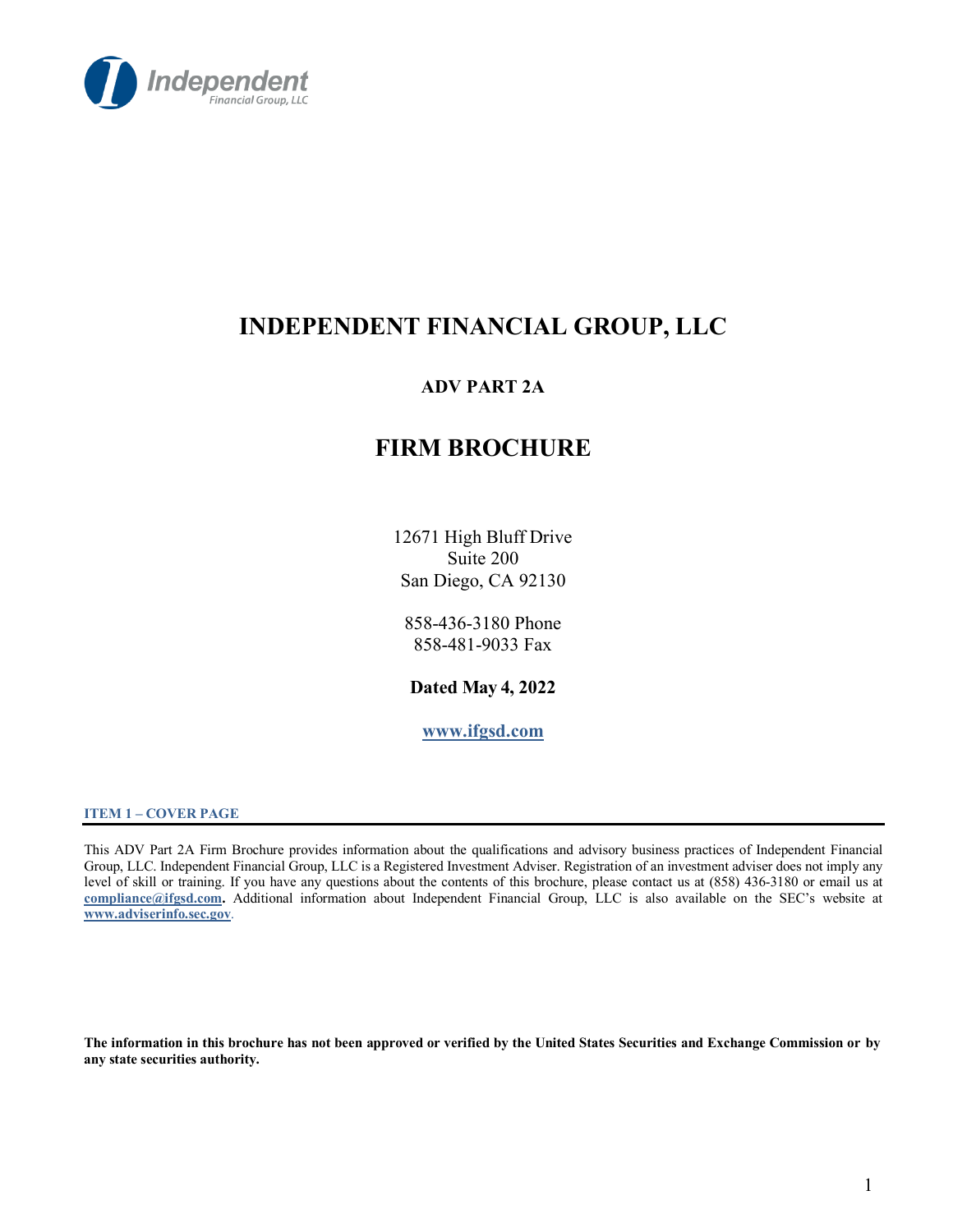#### <span id="page-1-1"></span><span id="page-1-0"></span>**Summary of Material Changes**

1. No material changes.

**Brochure Availability -** We will provide you with a new brochure at any time, without charge. Currently, our brochure may be requested by contacting Independent Financial Group, LLC at 858-436-3180 or [compliance@ifgsd.com a](mailto:compliance@ifgsd.com)nd is available a[t www.adviserinfo.sec.gov.](http://www.adviserinfo.sec.gov/)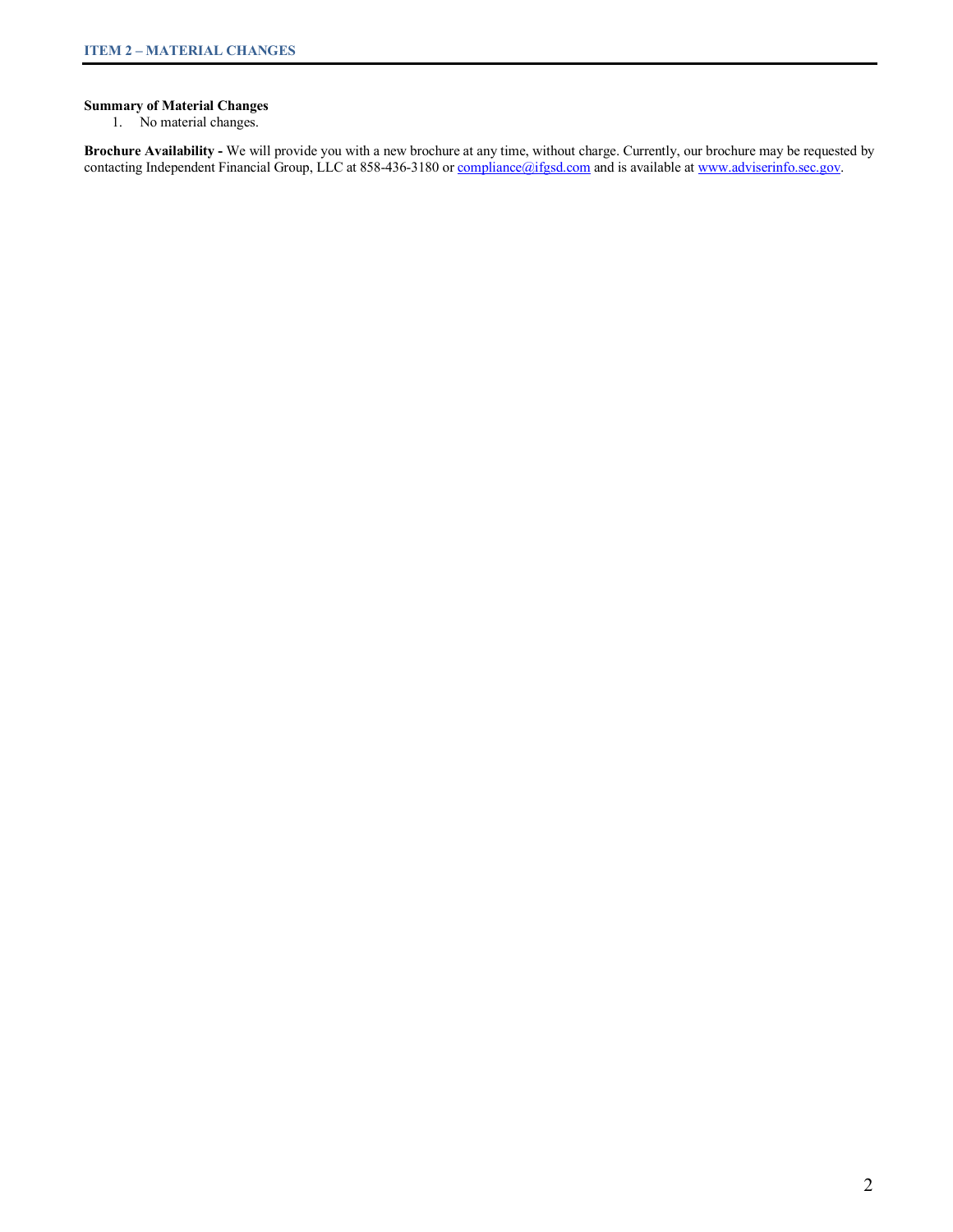# <span id="page-2-0"></span>Contents

| ITEM 11 - CODE OF ETHICS, PARTICIPATION OR INTEREST IN CLIENT TRANSACTIONS AND PERSONAL TRADING16 |  |
|---------------------------------------------------------------------------------------------------|--|
|                                                                                                   |  |
|                                                                                                   |  |
|                                                                                                   |  |
|                                                                                                   |  |
|                                                                                                   |  |
|                                                                                                   |  |
|                                                                                                   |  |
|                                                                                                   |  |
|                                                                                                   |  |
|                                                                                                   |  |
|                                                                                                   |  |
|                                                                                                   |  |
|                                                                                                   |  |
|                                                                                                   |  |
|                                                                                                   |  |
|                                                                                                   |  |
|                                                                                                   |  |
|                                                                                                   |  |
|                                                                                                   |  |
|                                                                                                   |  |
|                                                                                                   |  |
|                                                                                                   |  |
|                                                                                                   |  |
|                                                                                                   |  |
|                                                                                                   |  |
|                                                                                                   |  |
|                                                                                                   |  |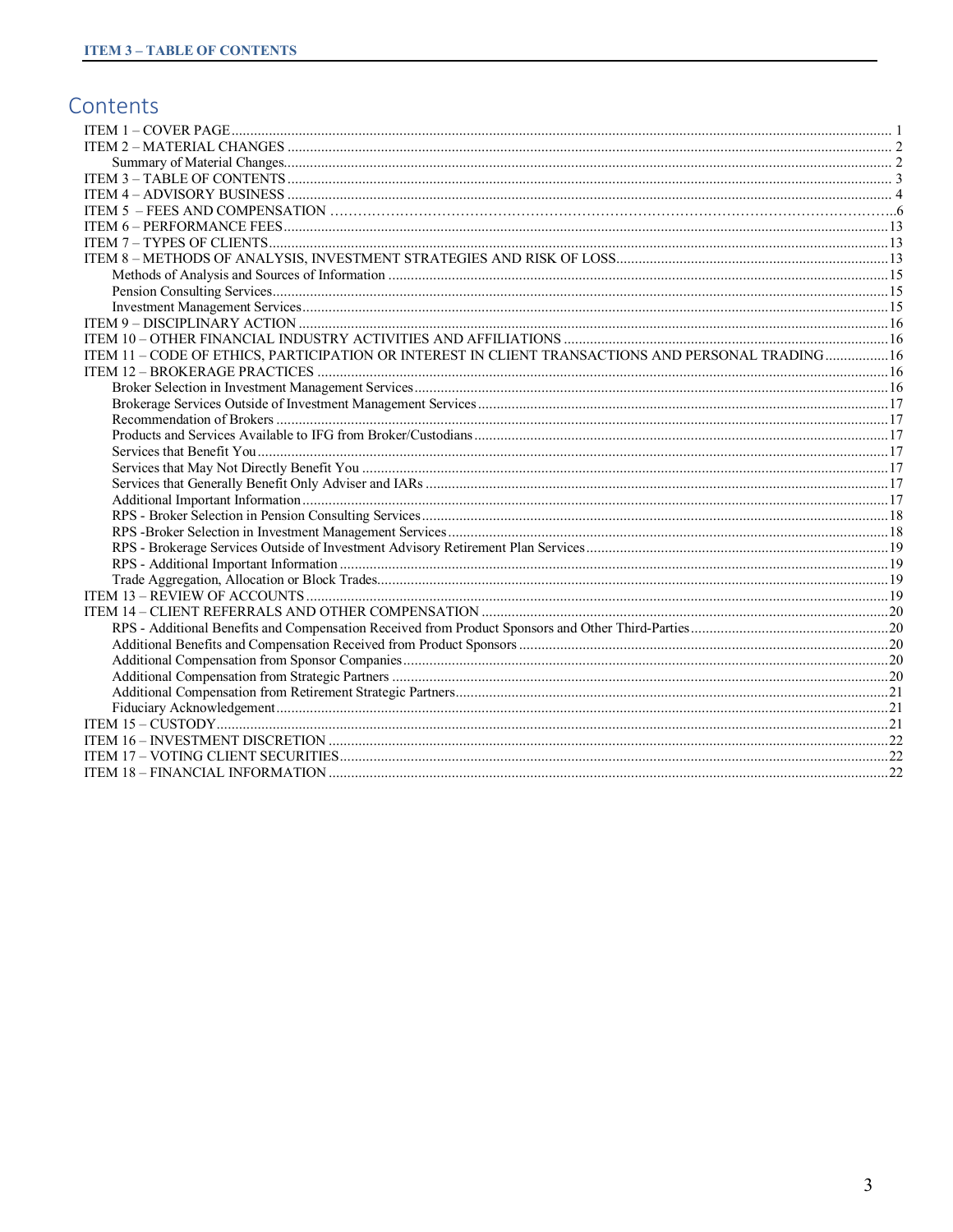<span id="page-3-0"></span>**A. Adviser Background -** Independent Financial Group, LLC (IFG, Adviser, Firm) is a privately owned Registered Investment Adviser (RIA) registered with the Securities and Exchange Commission (SEC) since 2004, a broker/dealer and member of the Financial Industry Regulatory Authority (FINRA) since 2003 and a member of the Securities Investors Protection Corporation (SIPC). Independent Financial Group, Inc., a domestic entity, is the principal owner of the Adviser.

**B. Advisory Services -** Adviser offers a variety of financial planning and advisory services through Investment Adviser Representatives (IARs) who are, in most cases, also Registered Representatives (RRs) affiliated with IFG. IARs are independent contractors and may be involved in other business activities including, but not limited to, insurance sales, estate planning and tax preparation. Additional information regarding a particular IAR's other business activities is disclosed in the respective IAR's Form ADV Part 2B.

The specific types of advisory services to be provided will be determined by the client and the IAR. These services include, but are not limited to, discretionary and non-discretionary portfolio management, asset allocation within a portfolio, day-to-day investment decisions, referrals to third party asset manager services, financial planning, Wrap Accounts, and consulting services. Additionally, IFG provides Retirement Plan Services ("RPS") to ERISA and non-ERISA retirement plans. Also, as a registered broker-dealer, IFG offers brokerage services; in some instances, advisory clients may also participate in brokerage services. Whether an IAR offers a client brokerage or advisory services or a combination of both depends on various factors including client's needs, stated investment goals and objectives, investment style and trading preferences. Each Client should take time to consider the differences between a brokerage and advisory relationship to determine which type(s) of service(s) best serve(s) the client's needs. In the disclosure section of our website [\(www.ifgsd.com\)](http://www.ifgsd.com/) titled "Understanding the Difference between Brokerage and Investment Advisory Services." IFG provides information to assist clients with determining the most appropriate relationship(s) for their situation. Please note that there is no guarantee that the advisory services offered will result in meeting a client's goals and objectives nor is there any guarantee of profit or protection from loss. No assumption can be made that any particular advisory service or strategy will provide better returns than other investment strategies. Descriptions of IFG's advisory programs are provided below.

**Technology -** IARs may utilize AccessPoint, IFG's primary asset management platform. The AccessPoint platform is provided by Envestnet. Envestnet is a subsidiary of Envestnet, Inc., a publicly held company (NYSE: ENV). Envestnet provides portfolio management services to retail clients as well as institutional clients.

Envestnet also provides Adviser with an extensive range of investment advisory servicesfor use by IARs with their clients through its Managed Accounts Network (Private Wealth Management) programs, available through AccessPoint. These programs include Separately Managed Accounts, Unified Managed Accounts and Third‐Party Fund Strategists.

In addition to the Envestnet advisory services offered in the programs, Envestnet also offers IARs advisory service tools and services. The services offered by Envestnet include, but are not limited to: (1) assessment assistance regarding the client's investment needs and objectives; (2) investment policy planning assistance; (3) development of an asset allocation strategy designed to meet the client's objectives; (4) recommendations on suitable style allocations; (5) identification of appropriate managers and investment vehiclessuitable to the client's goals; (6) evaluation of asset managers and investment vehicles meeting style and allocation criteria; (7) engagement of selected asset managers and investment vehicles on behalf of the client; (8) review of client accounts to ensure adherence to policy guidelines and asset allocation; (9) recommendations for account rebalancing, if necessary; (10) online reporting of client account's performance and progress; and (11) fully integrated back office support systems to IAR, including interfacing with client's custodian, trade order placement, billing and performance reporting. IARs determine which services and programs to utilize with their clients and may utilize the programs of other third‐party services providers in conjunction with these programs.

**Custody –** Adviser utilizes third-party custodians to custody client assets. Pershing LLC, TD Ameritrade Institutional and Charles Schwab & Co., American Funds and other third-party custodians as may be approved by IFG from time to time, act as qualified custodians for program assets, as applicable. In addition, client will receive account statements from the respective program custodian. With IFG approval, IARs may also provide additional reporting services to their clients. Clients are encouraged to review and compare the account information in the performance reports and any additional IAR reports to the statements provided by custodians.

**Portfolio Management Programs** – In providing portfolio management services to client accounts, IARs may utilize one or more of the following programs.

**1. Adviser Portfolios: AP Client (PWV), CAM Client (JGD), Adviser Plus\*(OBW) and Adviser Plus II (AGY): -** The AP Client, CAM Client, Adviser Plus and Adviser Plus II Programs (each a "Program" and collectively "Programs") offers participants asset allocation, brokerage services, consolidated reporting and periodic recommendations based on stated investment objectives. To participate in one of these Programs, IAR and client enter into a program specific investment advisory services agreement. Clients may authorize IAR to execute transactions on a discretionary or non-discretionary basis. Non-discretionary accounts are not available in the AP Client Program accounts.

Pershing, LLC (Pershing), a BNY Mellon Company based in Jersey City, NJ provides custodial and execution services with respect to these Programs. Program accounts are billed quarterly in advance or in arrears depending on the agreement between client and IAR. Pershing will provide custodial statements for each client account.

Eligible assets include stocks, bonds, mutual funds, Exchange Traded Funds (ETFs), structured products, fixed income and other securities. Only no-load or load-waived mutual funds may be purchased within Program accounts. Margin, mutual fund systematic investments, mutual fund systematic withdrawals and options (specifically covered calls and puts) may be permitted in Program accounts as indicated in the advisory services agreement. Options transactions and margin accounts require prior management approval and for the client to complete and sign additional approval forms.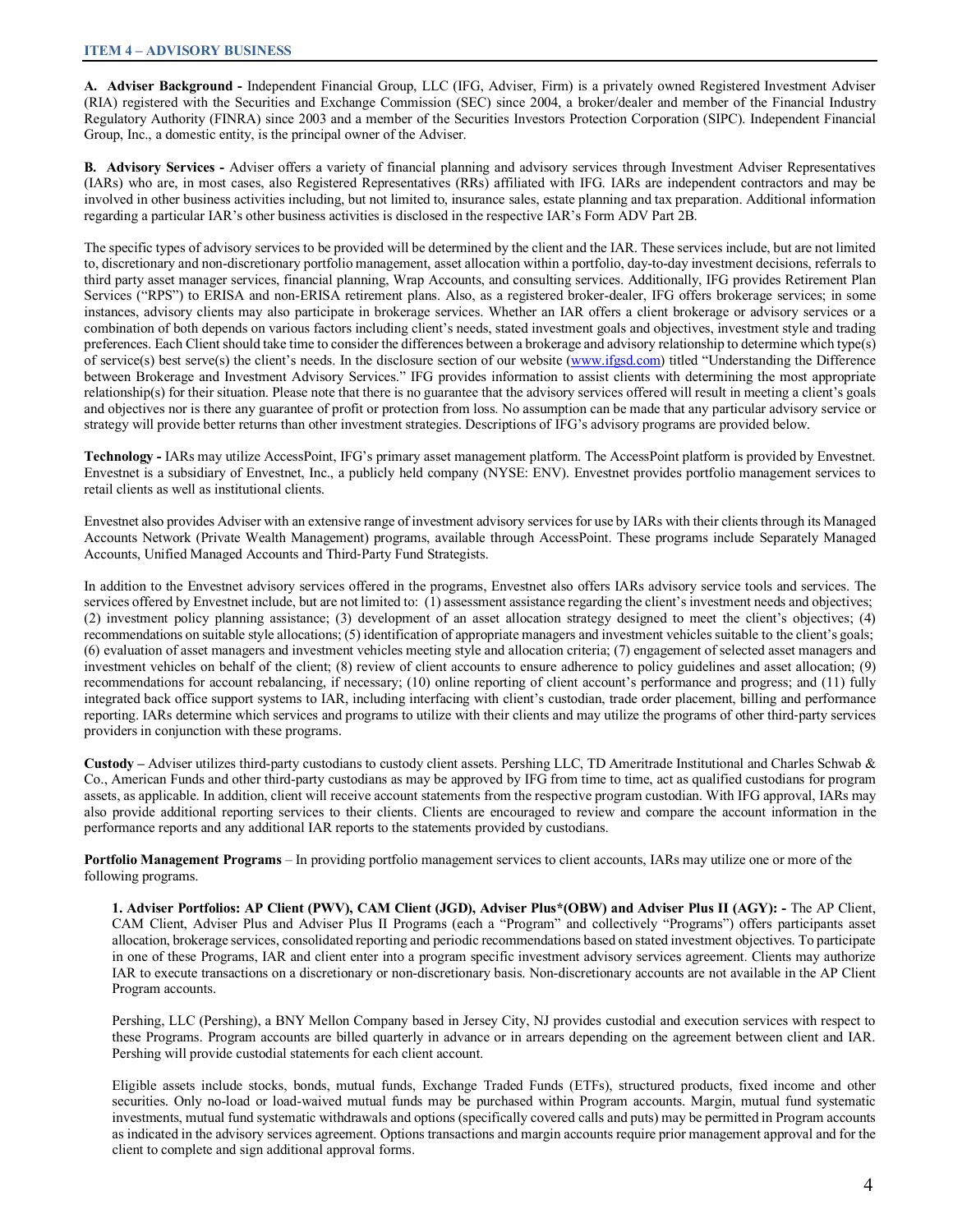**2. CAM Client TD (Freedom-One TD) & CAM Client Schwab (Freedom-One Schwab) Program Services:** Adviser has entered into an advisory services agreement with TD Ameritrade Institutional (TD) and Charles Schwab & Co. (Schwab), (collectively TD/Schwab Programs) to provide custody and execution services for Adviser's CAM Client TD/Schwab program. The CAM Client TD and CAM Client Schwab programs offer participants asset allocation, brokerage services, consolidated reporting and periodic recommendations based on stated investment objectives.

To participate in the CAM Client TD or CAM Client Schwab programs, IAR and client enter into a program specific investment advisory services agreement whereby the client directs the opening of a custodial account at either TD or Schwab. Clients may authorize IAR to execute transactions on a discretionary or non-discretionary basis. TD/Schwab Program accounts are billed quarterly in advance or in arrears depending on the agreement between client and IAR. TD or Schwab will provide custodial statements for each client account.

Eligible assets include stocks, bonds, mutual funds, Exchange Traded Funds (ETFs), structured products, fixed income and other securities. Only no-load or load-waived mutual funds may be purchased within TD/Schwab Program accounts. Margin, mutual fund systematic investments, mutual fund systematic withdrawals and options (specifically covered calls and puts) may be permitted in TD/Schwab Program accounts as indicated in the advisory services agreement. Options transactions and margin accounts require the client to complete and sign additional TD/Schwab approval forms.

**3. Variable Annuity and Variable Life Program Services:** Offer the client the opportunity for management of annuity or variable life sub-accounts on a fee basis. Services may include asset allocation, consolidated reporting and periodic recommendations on annuities and variable life insurance based on clients' stated investment objectives. The services offered consist of but are not limited to:

- Initial consultation on the merits and benefits related to various sub-accounts as a component of the client's total asset allocation.
- $\Box$ Directing the investment and reinvestment of the subaccounts in accordance with the client's investment objectives.
- $\Box$ Consultation and advise on re-allocations if and when appropriate.
- $\Box$ Monitoring of the investments, reviewing, reporting and consulting to the client.

To participate in a Variable Annuity and Variable Life Program, IAR and client enter into a program specific investment advisory services agreement. The client may authorize IAR to execute transactions on a discretionary or non-discretionary basis. Variable Annuity and Variable Life Program accounts are billed quarterly in advance or in arrears depending on the agreement between client and IAR. The applicable sponsor will provide custodial statements for client accounts.

**4. Financial Planning and Consulting Services:** IARs may provide financial planning and consulting services for a fee. All fees and services are based upon the complexity of the work, the professional level of the IAR providing the services and other general market factors. The amount of the Financial Planning and Consulting Services are negotiable and specified under the terms of the Financial Planning/Consulting Agreement. Services as agreed to can be for a one-time deliverable or on-going as specified in the agreement. The client and their IAR will agree to a payment arrangement as outlined in the Financial Planning/Consulting Agreement. Payment arrangements include charging an hourly fee, a fixed dollar amount or, in certain situations, an on-going fee through a retainer arrangement. Retainer arrangements will generally charge fees on a monthly or quarterly basis and at no time will charge six months or more in advance of services rendered and in an amount of \$1,200 or more.

Financial planning clients are under no obligation to implement such recommendations through IAR. General categories of financial planning or consulting services include:

- **Basic Financial Planning or Consultation:** Basic financial planning/consulting will identify a client's current goals and objectives and create a roadmap which assesses the client's current situation and document steps to help assist the client to meet their financial goals.
- **Tale Comprehensive Financial Planning:** Comprehensive financial planning takes a holistic planning approach that includes assisting clients with their complete financial picture and incorporating sophisticated technology to help optimize their results.
- $\mathcal{L}_{\mathcal{A}}$ **Advanced Planning / In-Depth Financial Consulting and/or Plan Module:** This service is generally an in-depth review, analysis and production on one or more specific topics that requires expertise.

**5. Third Party Asset Manager Services:** IFG has entered into a number of relationships with third-party asset managers (TPAMs) to offer/provide professional management for your investment portfolio. TPAMs in our program are approved after a due diligence process and are selected, in part, based on whether they offer competitive products, their technology, their customer service, and their training capabilities. TPAM services include, but are not limited to, model portfolio programs, mutual fund and ETF wrap programs, separately managed account programs and management of the selection and allocation of variable annuity and variable life insurance sub-accounts. TPAM portfolios may consist of a variety of different securities types, including stocks, bonds, ETFs, mutual funds, and derivatives. Additionally, certain programs provided by TPAMs are wrap fee programs, whereby the client pays a "wrap fee", which is an asset-based fee that includes advisory fees, and brokerage service costs under an all-inclusive program fee. The program fees paid by client for wrap accounts may be higher or lower than advisory fees and commissions which the client could negotiate separately for the same services. Information regarding any TPAM wrap fee programs will be provided in the TPAM's applicable wrap fee brochure.

In providing TPAM services, Adviser acts either as a solicitor or as a co-advisor/sub-advisor to the TPAM.

**Solicitor -** When acting as a solicitor for the TPAM program, IFG and your IAR do not provide advisory services in relation to the TPAM program. Instead, your IAR will assist you in selecting one or more TPAM programs believed to be suitable for you based on your stated financial situation, investment objectives, and financial goals. The IAR will be responsible for assessing the suitability of the TAMP products against your risk profile. IFG and your IAR are compensated for referring you to the TPAM program. This compensation generally takes the form of the TPAM sharing a percentage of the advisory fee you pay to the TPAM with IFG and your IAR. When we act as a solicitor for a TPAM program, you will receive the TPAM's disclosure brochure and a written solicitor disclosure statement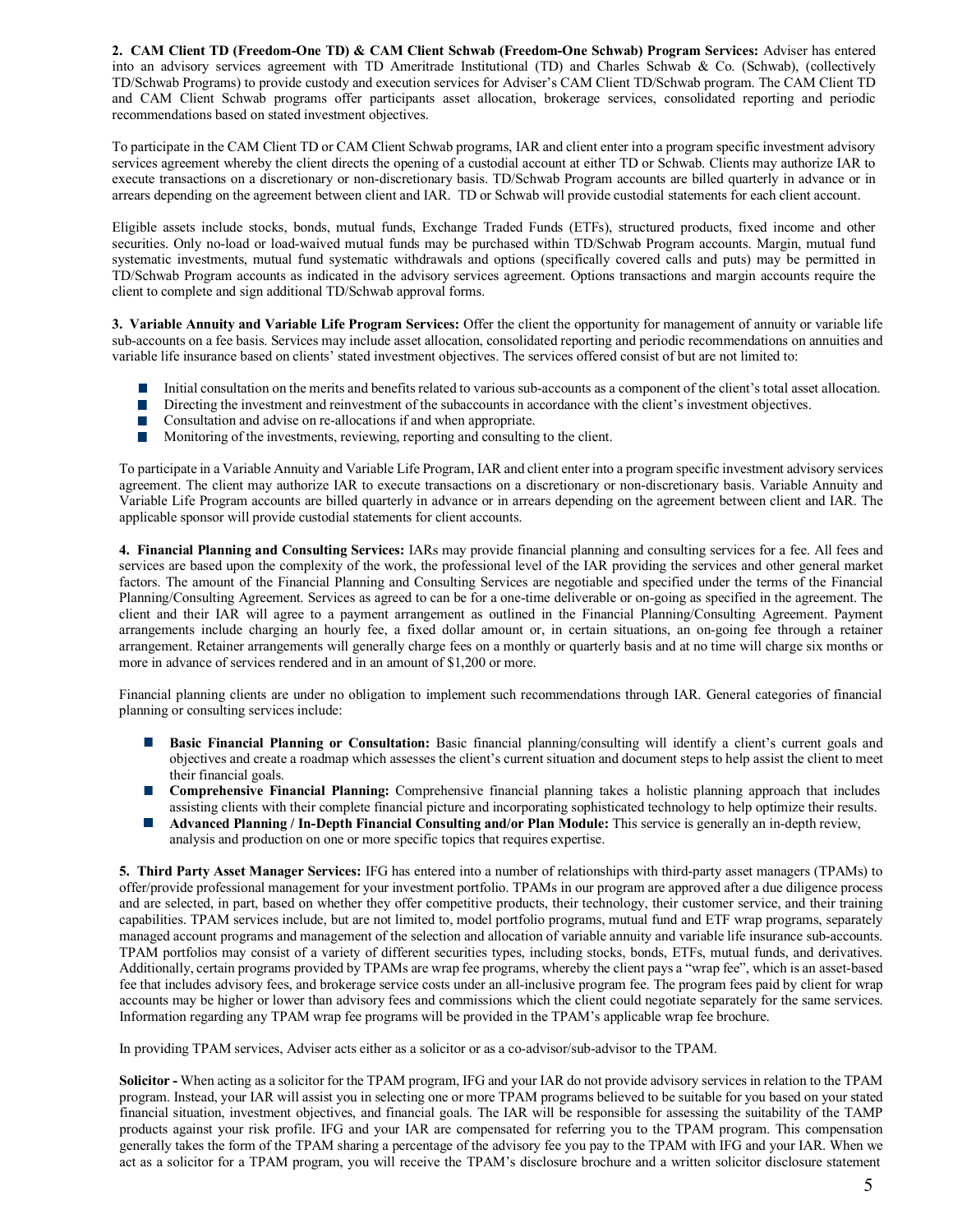describing the nature of our relationship with the TPAM program, if any, the terms of our compensation arrangement with the TPAM program, and a description of the compensation that we will receive for referring you to the TPAM program. Please consult the applicable TPAM agreement for further information.

**Co-Adviser/Sub-Adviser -** When acting in a co-adviser or sub-adviser capacity, IFG and the TPAM are jointly responsible for the ongoing management of your account. Your IAR will assist you with the completion of the investor profile questionnaire. Your responses to this investor profile will assist your IAR with understanding your investment objectives, financial situation, risk tolerance, investment time horizon and other personal information. Based on the answers that you provide to your IAR, your IAR will assist you in determining which TPAM program, model or portfolio strategy is appropriate for you. Additionally, your IAR will periodically monitor the TPAM program's performance, investment selection, and continued suitability for your portfolio and will advise you accordingly.

In addition to the advisory relationship that you will have with the TPAM, you will also enter into an advisory relationship with IFG by completing and signing our Account Application and Agreement.

As part of establishing a new account with the TPAM, you will receive both IFG's disclosure brochure as well as the TPAM's disclosure brochure. Since each TPAM is different and involves different types of investment products, it is important that you carefully review all documents provided to you on behalf of the TPAM. These include, but are not limited to:

- The TPAM's Form ADV Part 2A or Disclosure Brochure for specific program descriptions.
- The TPAM's Client Agreement as well as any other agreement entered into regarding a TPAM program, forspecific contractual terms (including fees, billing methods, administrative and other fees, etc.).
- Any additional disclosure or offering documents provided by the TPAM in connection with investment programs and/or products.

You should know that the services provided by IFG through a TPAM are under certain conditions directly offered by them to you. The fees charged by TPAMs who offer their programs directly to you can be more or less than the combined fees charged by the TPAM and IFG for IFG's participation in the investment programs. Additionally, the specific TPAM advisory program you select may cost more or less than purchasing these combined services separately. Factors that bear upon the cost of a particular advisory program in relation to the cost of the same services purchased separately include, but may not be limited to, the type and size of the account; the historical or expected size or number of trades for the account; the types of securities and strategies involved; the amount of fees, commissions, and other charges that apply at the account or transaction level; and the number and range of supplementary advisory and client-related services provided to the account. Lower fees for comparable services are available from other sources.

C. Client Needs - IARs conduct initial meetings with each potential advisory client to discuss their financial needs, personal goals, risk tolerance, time horizon and overall investment objectives. It is imperative that the client provide accurate and complete information and promptly inform IAR of any material changes in their circumstances so IAR can evaluate if adjustments to the advisory accounts are necessary.Clients may impose restrictions on investing in certain securities on types iof securities in most advisory programs. advisory programs.

D. Wrap Program - The various wrap fee programs are offered through IARs, are available on a discretionary or non-discretionary basis, and are tailored to the needs of the client. In order to establish a program account, the client will be required to sign an investment advisory agreement with Adviser. A wrap fee program allows clients to pay a specified fee for portfolio management services and the execution of transactions. The fee is not based directly upon transactions in client's account. Transaction fees will be paid by our Firm via individual transaction charges or asset-based pricing arrangements with the broker/custodian. Since the client's fee is bundled with the costs for executing transactions in client's account(s), this generally results in a higher advisory fee to the client versus the advisory fee in non-wrap arrangements where the client pays for transaction services separately. IFG and IAR's do not charge clients a higher advisory fee based on their trading activity in client accounts, but clients should be aware that IFG and IARs may have an incentive to limit the trading activities in client account(s) because IFG and IARs pay for trading costs. By participating in a wrap fee program, clients may end up paying more or less than through a non-wrap fee program where a lower advisory fee is charged, but trade execution costs are passed directly through to clients by the executing broker.

Client pays an annual advisory fee based on a percentage of assets under management according to the fee schedules provided below. In certain instances, advisory fees within Adviser's programs are negotiable. The IAR recommending a wrap program to the client receives compensation as a result of client's participation in the program. The amount of this compensation may be more or less than what the IAR would receive if the client participated in other programs offered by Adviser or paid separately for investment advice, brokerage and other services. Therefore, the IAR may have a financial incentive to recommend one program over other programs or services.

## E. Client Assets Under Management -

As of December 31, 2021, Adviser manages a total of \$6,646,729,741 in assets of which \$5,627,786,071 in assets are managed on a discretionary basis and services \$1,018,943,670 in non-discretionary assets.

## ITEM 5 – FEES AND COMPENSATION

**A.** Compensation for Advisory Services- Adviser is compensated for advisory services by fees based on the value of client accounts at the end of each quarter. All advisory fees within Adviser's programs are negotiable. Transactions charges are subject to change. Below is a description of advisory program fees.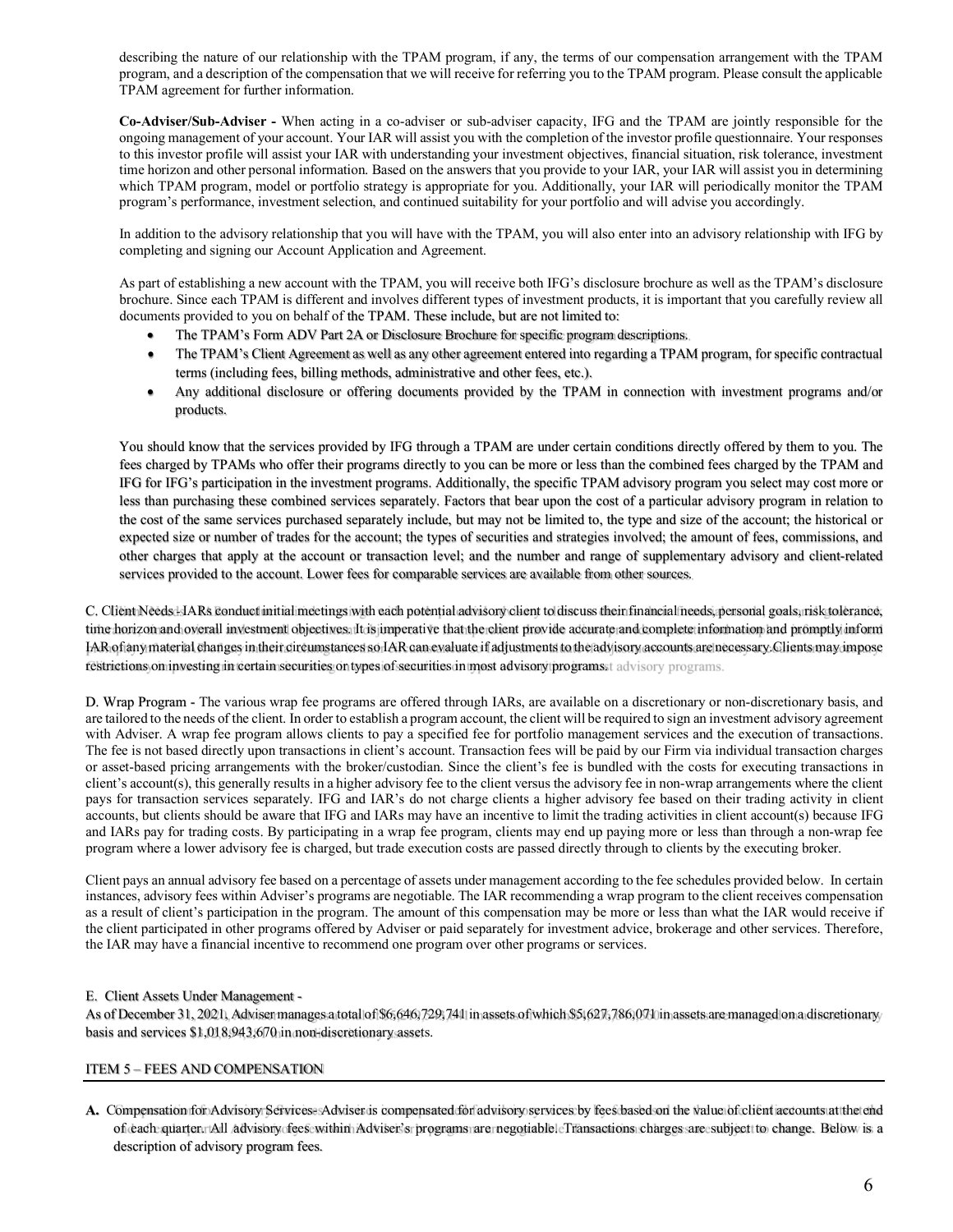1. Advisor Portfolios: AP Client, CAM Client (Design II), Adviser Plus and Adviser Plus II Program Cost - Clients pay an annualized advisory fee in addition to brokerage transaction charges. The maximum advisory fee is 2.50% per year. The advisory fee is negotiable and can be reduced depending on the unique circumstances of each client.

**Fees and Transaction Charges -** The fees and transaction charges below reflect the advisory fees charged by Adviser and IAR. With the exception of the AP Client and CAM Client programs, there is an additional \$4.00 confirmation generation cost for each transaction charged by Pershing. For additional charges for services provided by Pershing, clients should refer to the account opening documentation. The advisory fee schedule is in effect for and will continue until thirty (30) days after IAR notifies the client in writing of any change in the amount of fees applicable to the client's account. The new fees will be effective unless the client notifies IAR in writing that the account management is to be terminated.

| AP CLIENT TRANSACTION CHARGES (PWV) |                            |  |
|-------------------------------------|----------------------------|--|
| Investment Type                     | <b>Transaction Charges</b> |  |
| <b>Listed Equities</b>              | \$10.00                    |  |
| <b>OTC</b> Equities                 | \$10.00                    |  |
| Equity & Index Options              | $$10.00 + $1.50$ contract  |  |
| Option Exercise & Assignments       | \$30.00                    |  |
| <b>Listed Bonds</b>                 | $$40.00 + $1.25/b$ ond     |  |
| Corporate, Treasury & Muni Bonds    | \$10.00                    |  |
| CDs & UITs                          | \$40.00                    |  |
| Mutual Fund Purchases/Redemptions   | \$7.50 (\$0 for FundVest)  |  |
| Mutual Fund Internal Exchanges      | \$7.00                     |  |

| CAM CLIENT (I-DESIGN II) TRANSACTION CHARGES (JGD) |                             |  |
|----------------------------------------------------|-----------------------------|--|
| Investment Type                                    | <b>Transaction Charges</b>  |  |
| <b>Listed Equities</b>                             | \$10.00                     |  |
| <b>OTC</b> Equities                                | \$10.00                     |  |
| Equity & Index Options                             | $$10.00 + $1.50$ contract   |  |
| Option Exercise & Assignments                      | \$30.00                     |  |
| <b>Listed Bonds</b>                                | $$40.00 + $1.25/b$ ond      |  |
| Corporate, Treasury & Muni Bonds                   | \$10.00                     |  |
| CDs & UITs                                         | \$40.00                     |  |
| Mutual Fund Purchases/Redemptions                  | $$10.00$ (\$0 for FundVest) |  |
| Mutual Fund Internal Exchanges                     | \$7.00                      |  |

| *ADVISER PLUS TRANSACTION CHARGES (0BW) |                            |  |
|-----------------------------------------|----------------------------|--|
| Investment Type                         | <b>Transaction Charges</b> |  |
| Listed and OTC Equities                 | \$25.00                    |  |
| Corporate, Treasury and Muni Bonds      | \$35.00                    |  |
| CDs and UITs                            | \$40.00                    |  |
| Mutual Fund Purchases/Redemptions       | \$15.00                    |  |
| Mutual Fund Internal Exchanges          | \$10.00                    |  |

| *ADVISER PLUS II TRANSACTION CHARGES (AGY) |                              |  |
|--------------------------------------------|------------------------------|--|
| <b>Investment Type</b>                     | <b>Transaction Charges</b>   |  |
| <b>Listed Equities</b>                     | $$25.00 + 0.015$ cents/share |  |
| <b>OTC</b> Equities                        | \$25.00                      |  |
| Equities & Index Options                   | $$30.00 + $1.50$ /contract   |  |
| Option Exercise & Assignments              | \$30.00                      |  |
| <b>Listed Bonds</b>                        | $$35.00 + $1.25/b$ ond       |  |
| Corporate, Treasury & Muni Bonds           | \$35.00                      |  |
| CDs & UITs                                 | \$40.00                      |  |
| Mutual Fund Purchases/Redemptions          | \$15.00                      |  |
| Mutual Fund Internal Exchanges             | \$10.00                      |  |

**2. CAM Client TD (Freedom-One TD) & CAM Client Schwab (Freedom-One Schwab) Program Costs-** Clients pay an annualized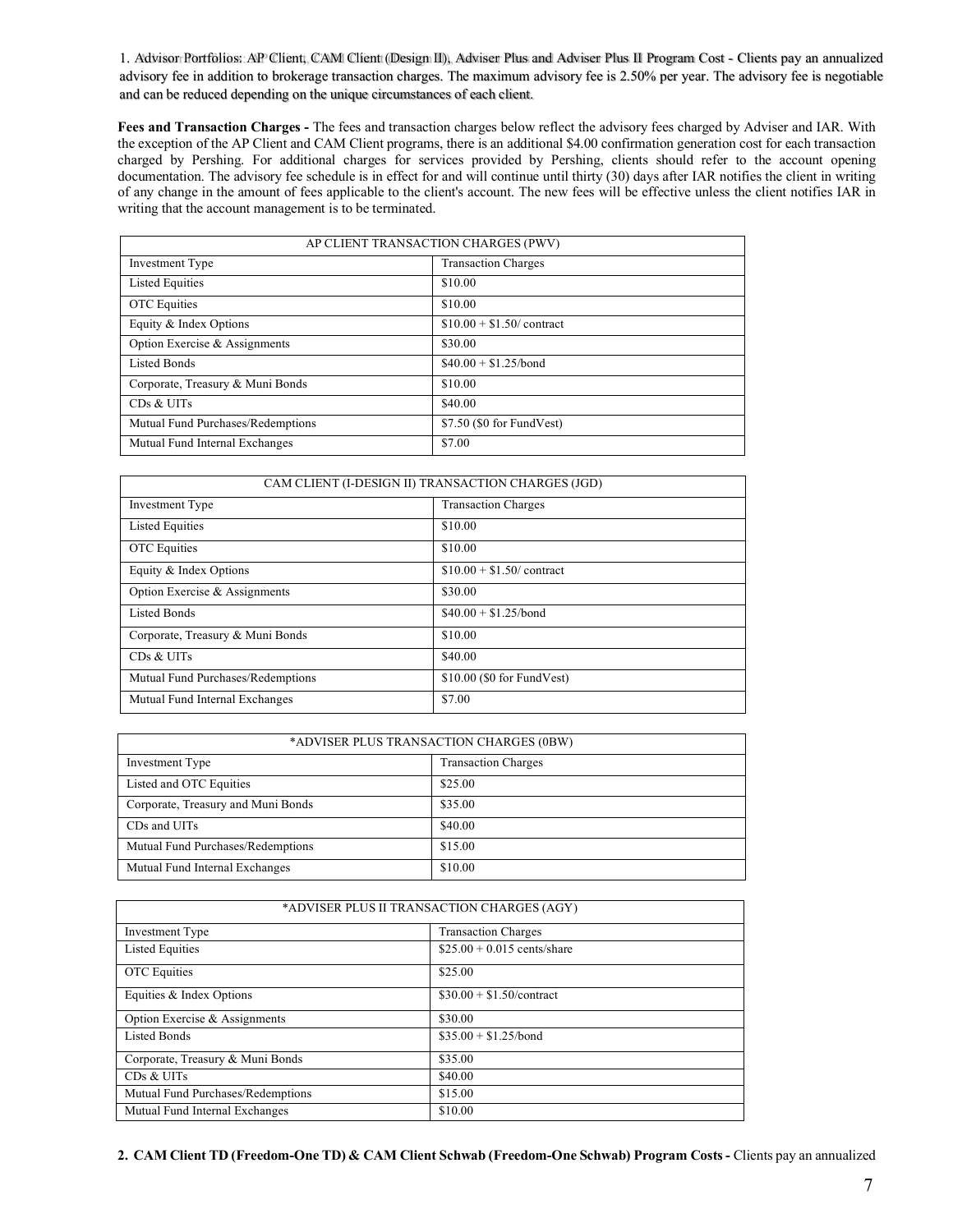advisory fee in addition to brokerage transaction charges as outlined below. The maximum advisory fee is 3.00% per year. The advisory fee is negotiable and can be reduced due to the unique circumstances of each client.

**Fees and Transaction Charges -**. For information concerning charges for brokerage and other services provided by TD and Schwab, clients should refer to information provided by these firms. The advisory fee schedule reflected in client's agreement with Adviser is in effect for and will continue until thirty (30) days after IAR notifies the client in writing of any change in the amount of fees applicable to the client's account. The new fees will be effective unless the client notifies IAR in writing that the account management is to be terminated.

**3. Variable Annuity and Variable Life Program Services Costs -** Clients pay an annualized advisory fee. The maximum advisory fee is 3.00% per year. The advisory fee is negotiable and can be reduced depending on the unique circumstances of each client.

**Fee Schedule -** For additional charges for services imposed by the insurance carrier, clients should refer to the carrier's fee schedule in the prospectus. The advisory fee schedule is in effect for and will continue until thirty (30) days after IAR notifies the client in writing of any change in the amount of fees applicable to the client's account. The new fees will be effective unless the client notifies IAR in writing that the account management is to be terminated.

#### **4. Financial Planning and Consulting Services Fees**

All fees and services are negotiable and specified under the terms of the Financial Planning/Consulting Agreement.

- **Hourly Financial Consulting:** Fees for hourly financial consulting generally range from \$100 to \$300 per hour. In certain circumstances, the fee, or a portion of it, may be collected in advance.
- **Fixed Fee Services:** A fixed fee can be charged as documented in the Financial Planning/Consulting Agreement. The agreed upon fee can vary by client or Consulting Agreement depending upon the services provided or complexity of the client situation. Clients may pay a portion of the fee in advance and the balance upon completion of services.
- **Retainer:** The retainer fee for the financial consulting program will be stated in the Financial Planning/Consulting Agreement. П Clients may pay a portion of the fee in advance, on a systematic basis, generally monthly or quarterly.

In cases where the client has paid their fee or a portion of their fee in advance, the client will have five (5) days after signing the agreement to terminate without penalty. If the client terminates the agreement after the first five days, the client will receive a refund of the fees paid or a portion of the fee if partial services have been provided. In that instance, the refund amount will be determined based on the cost of any services performed or expenses incurred before termination.

If fees of \$1,200 or more are collected in advance of services rendered, the IAR will deliver the requested services within 6 months or the client will receive a refund of unearned fees.

**5. Third Party Asset Manager Fees** - IFG and IAR receive a portion of the fee that you pay the TPAM whenever the TPAM's advisory services are recommended to you. Please see Item 14 for information concerning additional benefits and compensation provided to IFG by TPAMs and the related conflicts of interest. You are urged to carefully review and discuss the various programs and services being offered, the fees and charges you will pay, how IFG and your IAR will be compensated and the conflicts of interest that exist between IFG/IAR and you to determine the most appropriate programs or services for your specific needs.

You will pay the TPAM a management fee, which is generally not negotiable, as determined by each TPAM and disclosed in the respective TPAM's Disclosure Brochure and/or Client Agreement. Please refer to the respective program description in this Brochure, the respective client agreement, and the respective TPAM Program Brochure (if applicable) for specific information about the fees that will be paid, the varying fee schedules of each program, and the methods of fee billing for the program(s) you select. Certain TPAM programs have lower maximum annual fee amounts and fee schedules will vary among programs.

Further, each of our IARs negotiates with you his or her own management fee schedule, which is in addition to the management fee assessed by the TPAM or, generally for solicitor programs, included in the TPAM's fee. The maximum management fee charged by IARs is 2% per year. Depending on the specific TPAM program, you may also be responsible for the following costs: transaction costs (for nonwrap fee TPAM programs); custody fees and other account related fees assessed by the TPAM or custodian. Your account will be held with the TPAM custodian where your fees will be assessed and deducted.

Mutual funds and exchange traded funds (Funds) invested in the account also have their own internal expenses which are separate and distinct from the program management and account-related fees (for more information on Fund fees, see the applicable Fund prospectus). You and your IAR should consider the overall fees and expenses, including internal fund expenses, when selecting managers and other portfolio investments.

For further details, please see the applicable TPAM's disclosure brochures, investment advisory contracts and account opening documents.

**6. Reporting & Billing Services Program** – IAR's may utilize this program for Reporting & Billing services through AccessPoint. For these services, there is a \$50/year, per account service fee.

#### **Wrap Program Specific Fees and Information**

**1. Advisor Portfolios (IAR-Directed Programs) -** Clients pay an annualized program fee depending on the advisory program; brokerage charges and transaction expenses are included in the program fee unless otherwise specified. The program fee is negotiable and can be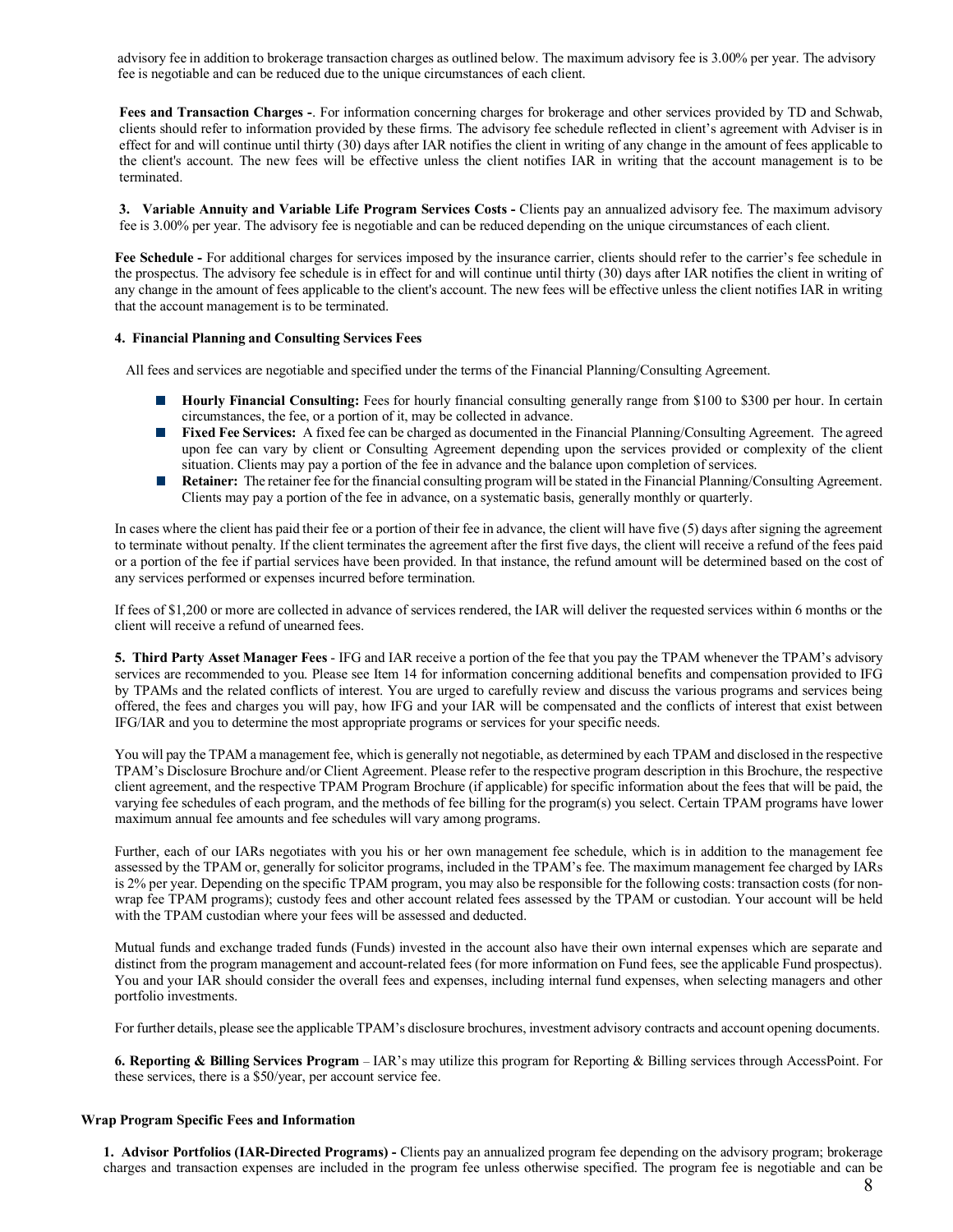reduced depending on the unique circumstances of each client. The program fee is in effect for and will continue until thirty (30) days after, IAR notifies the client in writing of any change in the amount of fees applicable to the client's account. The new fees will be effective unless the client notifies IAR in writing that the account management is to be terminated.

**a) AP Advisor (Account Range PWU)-** The AP Advisor program offers client advisory services, asset allocation, brokerage services, consolidated reporting and periodic recommendations based on stated investment objectives under an all-inclusive program fee. Pershing serves as the custodian for program account assets. Client authorizes IAR to manage the account on a discretionary basis. Eligible assets include stocks, bonds, mutual funds, Exchange Traded Funds (ETFs), Exchange Traded Notes (ETNs), structured products, fixed income, and other securities. Only no-load or load-waived mutual funds may be purchased within Program accounts. Margin, mutual fund systematic investments, mutual fund systematic withdrawals and options (specifically covered calls and puts) maybe permitted in Program accounts as indicated in the advisory services agreement. Options transactions and margin accounts require the client to complete and sign additional approval forms.

**Fee Schedule** - The maximum advisory fee for this program is 2.50% per annum. Costs associated with execution of transactions are charged to the IAR.

**b) AP Premier (Account Range PWT)-** The AP Premier program offers participants advisory services, asset allocation, brokerage services, consolidated reporting and periodic recommendations based on stated investment objectives under an all-inclusive program fee. Pershing serves as the custodian for program account assets. Client authorizes IAR to manage the account on a discretionary basis. Eligible assets include stocks, bonds, mutual funds, Exchange Traded Funds (ETFs), Exchange Traded Notes (ETNs), structured products, fixed income and other securities. Only no-load or load-waived mutual funds may be purchased within Program accounts. Margin, mutual fund systematic investments, mutual fund systematic withdrawals and options (specifically covered calls and puts) may be permitted in Program accounts as indicated in the advisory services agreement. Options transactions and margin accounts require the client to complete and sign additional approval forms.

**Fee Schedule -** The maximum advisory fee for this program is 2.50% per annum. The advisory platform fee includes up to 150 trades (regardless of whether it is a buy or a sell) per calendar year.

**c) CAM Adviser (Previously known as I-Design) (Account Range JGR) -** The CAM Adviser program offers participants advisory services, asset allocation, brokerage services, consolidated reporting and periodic recommendations based on stated investment objectives under an all-inclusive program fee. Pershing serves as the custodian for program account assets. Client authorizes IAR to manage the account on a discretionary or non-discretionary basis. Eligible assets include stocks, bonds, mutual funds, Exchange Traded Funds (ETFs), structured products, fixed income and other securities. Only no-load or load-waived mutual funds may be purchased within Program accounts. Margin, mutual fund systematic investments, mutual fund systematic withdrawals and options (specifically covered calls and puts) may be permitted in Program accounts as indicated in the advisory services agreement. Options transactions and margin accounts require the client to complete and sign additional approval forms.

**Fee Schedule** – The maximum advisory fee for this program is 2.50% per annum. Costs associated with execution of transactions are charged to the IAR.

**d) CAM 150 (Previously known as I-Custom) (Account Range JGC) -** The CAM 150 program offers participants advisory services, asset allocation, consolidated reporting and periodic recommendations based on stated investment objectives under an all-inclusive program fee. Pershing serves as the custodian for program account assets. Client authorizes IAR to manage the account on a discretionary or nondiscretionary basis. Eligible assets include stocks, bonds, mutual funds, Exchange Traded Funds (ETFs), structured products, fixed income and other securities. Only no-load or load-waived mutual funds may be purchased within Program accounts. Margin, mutual fund systematic investments, mutual fund systematic withdrawals and options (specifically covered calls and puts) may be permitted in Program accounts as indicated in the advisory services agreement. Options transactions and margin accounts require the client to complete and sign additional approval forms.

**Fee Schedule -** The maximum advisory fee for this program is 2.50% per annum. The advisory platform fee includes up to 150 trades (regardless of whether it is a buy or a sell) per calendar year.

**e) Advisor Plus Wrap Program (Account Range ADW) (Closed to new business with limited exceptions)** - The Advisor Plus Wrap program offers participants advisory services, asset allocation, consolidated reporting and periodic recommendations based on stated investment objectives under an all-inclusive program fee. Pershing serves as the custodian for program account assets. Client authorizes IAR to manage accounts on a discretionary or non-discretionary basis. Eligible assets include stocks, bonds, mutual funds, Exchange Traded Funds (ETFs), Exchange Traded Notes (ETNs), structured products, fixed income and other securities. Only no-load or load-waived mutual funds may be purchased within Program accounts. Margin, mutual fund systematic investments, mutual fund systematic withdrawals and options (specifically covered calls and puts) may be permitted in Program accounts as indicated in the advisory services agreement. Options transactions and margin accounts require the client to complete and sign additional approval forms.

**Fee Schedule -** The maximum advisory fee is 2.50% per annum. Costs associated with execution of transactions are charged to the IAR.

**2. AccessPoint Third Party Management Programs (Account Ranges PWW, PWX, PWY, PWZ, PXZ) -** The SMART Portfolios, Third-Party Portfolios, Institutional Portfolios, Unified Managed Portfolios, and Multi-Manager Portfolios offers programs which includes custody and clearing fees, platform manager fee, account administrative fee, and money manager fees. Client authorizes IAR to manage the account on a discretionary basis. Depending on the services utilized by the IAR, the program fee also includes third party investment management services comprised of client profiling assistance, strategic asset allocation assistance, style allocation assistance, research and evaluation of approved investment strategies and mutual funds, account performance calculations, account rebalancing, account reporting,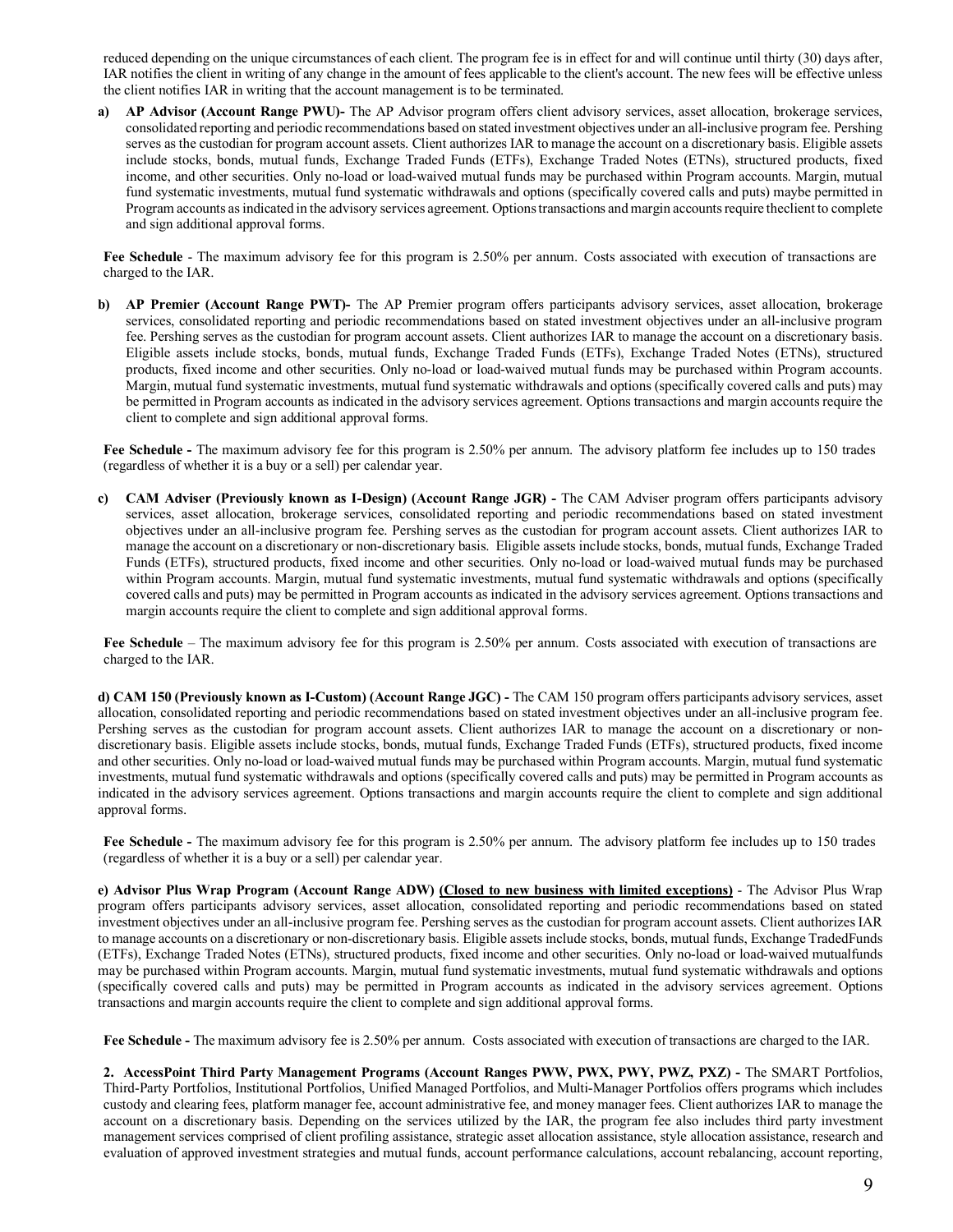account billing administration and other operational and administrative services.

**Fee Schedule -** The maximum advisory fee for this program is 3.00% per annum.

3. **I Freedom Wrap Fee Program at Schwab -** The Wrap Fee Program at Schwab offers participants advisory services, asset allocation, brokerage services and periodic recommendations based on stated investment objectives under an all-inclusive program fee. Charles Schwab and Co., Inc. (Schwab) serves as the custodian for program account assets. Client authorizes IAR to manage the account on a discretionary or non-discretionary basis. Eligible assets include stocks, bonds, mutual funds, Exchange Traded Funds (ETFs), structured products, fixed income and other securities. Only no-load or load-waived mutual funds may be purchased within Schwab Wrap Program accounts. Margin, mutual fund systematic investments, mutual fund systematic withdrawals and options (specifically covered calls and puts) may be permitted in the Schwab Wrap Program accounts asindicated in the advisory services agreement. Options transactions and margin accounts require the client to complete and sign additional Schwab approval forms.

Effective October 7, 2019, Schwab has eliminated commissions for online trades of U.S. equities, ETFs and options (subject to \$0.65 per contract fee). We encourage you to review Schwab's pricing to compare the total costs of entering into a wrap fee arrangement versus a non-wrap arrangement. You will still incur commissions and fees for certain types of transactions in a non-wrap fee arrangement. To see what you would pay for transactions in a non-wrap account please refer to Schwab's most recent pricing schedules available at [www.schwab.com/aspricingguide.](http://www.schwab.com/aspricingguide)

**Fee Schedule -** The maximum advisory fee for this program is 2.50% per annum.

6. **American Funds Class F-2 Direct** – The wrap Program at American Funds offers participants advisory services, asset allocation, and periodic recommendations based on stated investment objectives under an all-inclusive program fee. American Funds serves as the custodian for program account assets. Client authorizes IAR to manage the account on a discretionary or non-discretionary basis. Eligible assets include American Funds F-2 mutual funds only.

**RPS - Compensation for Retirement Plan Services.** Plan Sponsors will pay Adviser a fee (Fee) for services as set forth in the Retirement Plan Services Agreement. Adviser and IAR will share in the Fee. Fees for the Retirement Plan Services are negotiable. A description of the different types of fees for Retirement Plan Services appears in the fee schedule below:

| <b>Fee Type</b>           | <b>Fee Range</b>                                      |
|---------------------------|-------------------------------------------------------|
| Percentage of Plan Assets | Negotiable (not to exceed 2% of plan assets per year) |
| Flat Fee                  | Negotiable                                            |
| Project Fee               | Negotiable                                            |

Depending upon the capabilities and requirements of the Plan's recordkeeper, custodian, we may collect our Fees in arrears or in advance. Typically, Plan Sponsors instruct the Plan's recordkeeper or custodian to automatically deduct our Fees from the Plan account; however, in some cases a Plan Sponsor may request that we send invoices directly to the Plan Sponsor or recordkeeper/custodian.

Plan Sponsors receiving Retirement Plan Services may pay more than or less than a client might otherwise pay if purchasing the Retirement Plan Services separately or through another service provider. There are several factors that determine whether the costs would be more or less, including, but not limited to, the size of the Plan, the specific investments made by the Plan, the number of or locations of Plan participants, the Retirement Plan Services offered by another service provider, and the actual costs of Retirement Plan Services purchased elsewhere. In light of the specific Retirement Plan Services offered by Adviser, the Fees charged may be more or less than those of other similar service providers.

In determining the value of the Account for purposes of calculating any asset-based Fees, Adviser will rely upon the valuation of assets provided by Plan Sponsor or the Plan's custodian or recordkeeper without independent verification. If, however, there are circumstances which, in the Adviser's judgment, render the custodian's valuation inappropriate in which case Adviser will value securities listed on any national securities exchange at the closing price on the principal exchange on which they are traded and will value any other securities in a manner determined in good faith by Adviser to reflect fair market value. In all events, any such valuation will not be any guarantee of the market value of any of the assets in the Plan.

Unless we agree otherwise, no adjustments or refunds will be made in respect of any period for (i) appreciation or depreciation in the value of the Plan account during that period or (ii) any partial withdrawal of assets from the account during that period. If the Agreement is terminated by us or by Plan Sponsor, we will refund certain Fees to Plan Sponsor as provided in the Agreement. Unless we agree otherwise, all Fees shall be based on the total value of the assets in the account without regard to any debit balance.

No increase in the Fees will be effective without prior written notice.

**Other Fees and Expenses.** Plan Sponsors are responsible for paying charges imposed by third party custodians, brokers, third party money managers and other third parties. Examples of such fees include transaction fees/commissions, custodial fees, deferred sales charges, odd-lot differentials, transfer taxes, wire transfer and electronic fund transfer fees and other fees on brokerage accounts and securities transactions.

All Fees paid to Adviser for Retirement Plan Services are separate and distinct from the fees and expenses charged by mutual funds, variable annuities and exchange traded funds to their shareholders. These fees and expenses are described in each investment's prospectus. These fees will generally include a management fee, other expenses, and possible distribution fees. If the investment also imposes sales charges, a client may pay an initial or deferred sales charge. The Retirement Plan Services provided by Adviser may,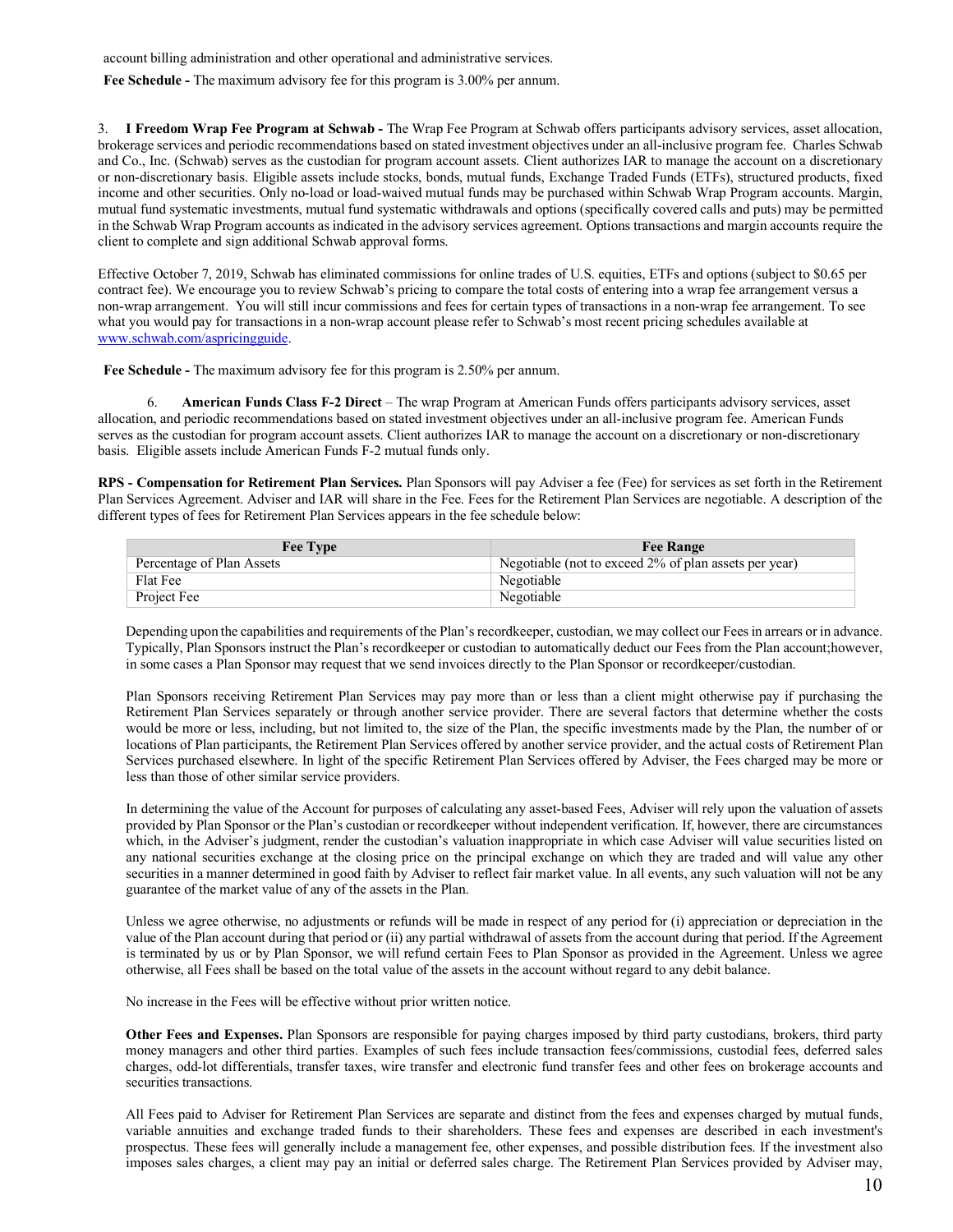among other things, assist the client in determining which investments are most appropriate to each client's financial condition and

objectives and to provide other administrative assistance as selected by the client. Accordingly, the client should review both the fees charged by the funds, the fund manager, the Plan's other service providers and the fees charged by Adviser to fully understand the total amount of fees to be paid by the client and to evaluate the Retirement Plan Services being provided.

**B. Billing Method -** The specific manner in which fees are charged by Adviser is established in each program specific advisory client services agreement and described in *Item 4 – Advisory Services* of this brochure. In general, Adviser bills program fees on a quarterly basis in advance or in arrears based on the market value of the account on the last business day of the quarter. Clients may elect to be billed directly for fees or debit fees from a client account. For the AP Client, CAM Client (Design II), Adviser Plus and Adviser Plus II programs - fees will be prorated for any funds or securities contributed or withdrawn to the account during the applicable calendar quarter that exceed \$10,000. Advisory accounts initiated or terminated during a calendar quarter will be charged prorated Program fees.

**C. Other Fees and Expenses -** The advisory fees are separate from brokerage transaction fees and other related costs and expenses in non-wrap accounts. Please see *Item 12 – Brokerage Practices* below for more information on broker selection. Clients are also responsible for paying applicable chargesimposed on their account, including, but not necessarily limited to, custodial fees, deferred sales charges, odd-lot differentials, transfer taxes, wire transfer and electronic fund transfer fees and other fees on brokerage accounts and securities transactions. Please see *Additional Compensation Received by IFG and IARs* in this section below, *Item 12 – Broker Selection* and *Item 14 – Client Referrals and Other Compensation* for more information concerning IFG's and IAR's participation in additional compensation and benefits relating to client's account. In certain cases, as further disclosed below, a portion of these fees is retained by IFG and are not paid to IARs.

- Mutual Funds purchased in the advisory programs are no-load or load waived funds purchased at net asset value (NAV). Mutual fund investments are subject to early redemption fees, 12b-1 fees and mutual fund internal management fees as well as other mutual fund expenses that are disclosed in the fund's prospectus. In cases where the mutual fund purchased through an advisory program pays 12b-1 fees, the Adviser and the IAR do not retain 12b-1 fees and IFG has instructed Pershing to refund such fees to the client by crediting the 12b-1 fees to the client's cash balance. As cash balances are required to pay advisory fees and may be a part of the account's asset allocation or otherwise necessary for other reasons, the net effect on total client returns should be negligible. Clients should understand mutual funds generally offer multiple share classes based upon certain eligibility and/or purchase requirements. The assessment of any non-reimbursed internal charges or expenses to the client's holdings will have the effect of reducing the clients return on investment. Institutional share classes and other share classes specifically designed for investment advisory programs usually have a lower expense ratio than other non-advisory share classes. The Adviser and IAR have taken steps to utilize the most advantageous share class for the client by providing training to the IAR, signing selling agreements and/or ensuring institutional share classes are included as part of the available product offering and utilizing a fund conversion program. Regardless, client should not assume that they will be invested in the share class with the lowest possible expense ratio and is encouraged to discuss share class selection and their investments' internal charges with their IAR.
- Internal comparisons between share classes have shown that there is generally very little difference in overall cost to the client between a load waived A share with the 12(b)-1 fees rebated back to the client vs. an institutional share class. The Firm will gladly share the data for this comparison upon request. Because of the negligible cost difference over a wide study and there being a transaction cost todo an A share to Institutional share conversion, the Firm will generally NOT automatically convert A-shares into institutional share classes. If the IAR or the client request the conversion, the firm will honor the request.
- Many of the mutual funds available within the advisory programs can be purchased directly from the mutual fund sponsor. Therefore, client could avoid the additional layer of advisory fees by not using the services of Adviser and IAR and making their own investment decisions.
- It is possible for a client to pay a commission on a security or insurance product and then move the investment into a managed account. In these cases where the IAR received a commission, the investment will be ineligible for fee billing, with limited exceptions, for a oneyear period from the date of purchase.

**D. Termination -** Advisory accounts initiated or terminated during a calendar quarter will be charged a prorated fee. Upon termination of any account, any prepaid unearned fees will be refunded, and any earned unpaid fees will be due and payable.

**E. Additional Compensation -** IFG receives commissions or other fees or compensation in relation to securities or insurance products placed through or with them as a broker-dealer or agent outside the advisory program account. IARs in their capacity as registered representatives receive a portion of such fees or compensation. The account services offered by the broker-dealer are separate and distinctly different from the advisory services offered. Additionally, Adviser has entered into arrangements that provide IFG and/or IARs the following types of additional compensation:

## **Additional Compensation Received by IFG and/or IARs**

## **Compensation and Economic Benefits from Pershing**

As disclosed in Item 12, clients will generally use IFG and Pershing as the broker-dealer and custodian for their advisory accounts. While IFG has negotiated competitive pricing and services with Pershing for the benefit of clients, the Firm's clearing relationship with Pershing provides the Firm with certain economic benefits, as further discussed below, by using itself as the broker-dealer for its advisory program accounts rather than an unaffiliated broker-dealer.

**Transaction Costs and Other Charges and Fees -** IFG receives transaction-based compensation in connection with brokerage services in the AP Client, CAM Client (Design II), Adviser Plus and Adviser Plus II programs. Pursuant to IFG's agreement with Pershing, IFG adds a markup to these transaction costs (ticket charges) and certain other brokerage-related account charges and fees that are assessed to client advisory accounts held at Pershing. The charges and fees that are marked up include but are not limited to: paper delivery surcharge fees for client confirmations, clearance and execution fees, outgoing account transfer fees, mandatory reorganization fees, checking account fees, wire fees,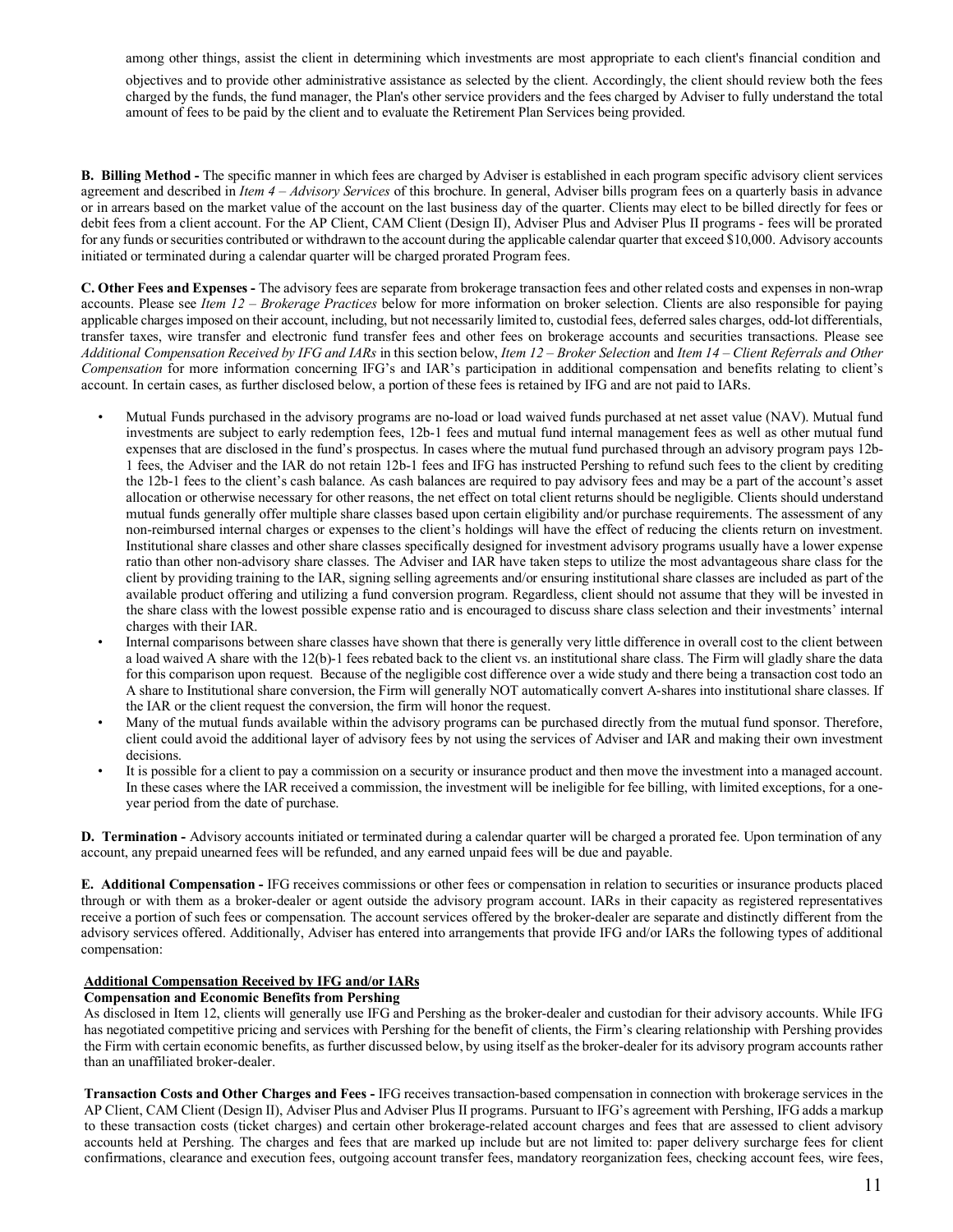legal transfer fees, bond redemption fees, termination fees and IRA annual custodial maintenance fees. To the extent that your account is subject

to these fees, IFG receives a portion of them. None of these fees that IFG receives is shared with IARs. IFG's participation in these fees presents a conflict of interest in that IFG has a financial incentive to recommend itself as introducing broker-dealer and Pershing as the clearing firm/custodian for client accounts rather than an unaffiliated broker-dealer/custodian where IFG would not receive a portion of these fees.

**FundVest** – IFG is a participant in Pershing's FundVest mutual fund no-transaction fee program. This program offers a wide range of mutual funds in which transaction costs are waived on certain purchases that would otherwise be assessed a transaction charge. This presents a conflict of interest to your IAR in types of accounts where your IAR would otherwise be assessed the ticket charge in that the IAR has a financial incentive to recommend a FundVest mutual fund that does not assess transaction costs over a mutual fund that does assess transaction costs.

In addition, IFG receives third-party compensation based on assets in the FundVest program. This compensation is a conflict of interest because there is a financial incentive to IFG for clients to utilize the FundVest program. However, this conflict is minimized as the compensation is retained by IFG and is not shared with your IAR. Therefore, your IAR does not have a financial incentive to recommend FundVest mutual funds over other investments.

**Cash Sweep Program -** Advisory accounts where Pershing serves as the custodian provide an automatic daily cash sweep program into money market funds offered by Federated Financial Services Company and Dreyfus Funds. IFG will receive compensation of up to 0.30% of the assets invested in Dreyfus Insured Deposits and up to 0.35% of assets invested in Federated money market funds for non-retirement accounts. IFG's receipt of this compensation is a conflict of interest as it creates a financial incentive for IFG to recommend itself as introducing broker-dealer and Pershing as the clearing firm/custodian for client accounts rather than an unaffiliated broker-dealer/custodian where IFG would not participate in these fees. IARs do not receive any portion of these fees.

**Bank Loans -** In certain circumstances, you may use the assets in your non-qualified Pershing account as collateral to borrow money from a bank that is not affiliated with IFG. The interest rate for such loans is subject to change. Unlike a margin account, these loans may not be used for the purpose of purchasing securities. These loans require periodic payments and remain outstanding until the loan is repaid. Advantages of securities backed lines of credit include potentially permitting you to avoid potential capital gains taxes resulting from liquidating securities to provide funds. Additionally, because you still own the assets in your account, you may also receive associated dividends, interest and appreciation. Disadvantages include the requirement to deposit additional funds or the fact that you could be subject to the liquidation of positions should the value of your collateral account decrease below certain levels.

IFG receives third-party compensation from participating banks based on the amount of the outstanding loans. This compensation is a conflict of interest because there is a financial incentive to IFG for clients to maintain their outstanding loan. However, IFG does not share this compensation with its IARs. Additionally, IFG's and IARs' interest in continuing to receive investment advisory fees provides an incentive to recommend that clients borrow money rather than liquidating some of their assets managed by the Firm, when it could be in a client's best interest to sell such assets instead of using them as collateral for a loan.

Prior to establishing a securities-backed line of credit, you should carefully review the loan disclosure, loan agreement, loan application and other forms relating to your loan application.

**Margin Loans -** A margin account is an account where you may borrow funds for the purpose of purchasing additional securities. You may also use a margin account to borrow money to pay for fees associated with your account or to withdraw funds. If you decide to open a margin account, please carefully consider that: (i) if you do not have available cash in your account and use margin, you are borrowing money to purchase securities, pay for fees associated with your account or withdraw funds; and (ii) you are using the securitiesthat you own as collateral.

Money borrowed in a margin account is charged an interest rate that is subject to change over time. This interest rate is in addition to other fees associated with your account. The Firm retains a portion of the margin interest charged, which is a source of revenue. This compensation represents a conflict of interest as the Firm has a financial benefit when you maintain a margin debt balance. However, the Firm does not share this compensation with your IAR so your IAR does not have a financial incentive to recommend that you maintain a margin balance. Your IAR does have a conflict of interest when recommending that you purchase securities using borrowed money. This conflict occurs because your advisory fee is based on the total market value of the securities in your account. If you have a margin debit balance (in other words you have borrowed and owe money), your margin debit balance does not reduce the total market value of your account. In fact, since you have borrowed money to purchase additional shares, the total market value of your account will be higher, which results in a higher advisory fee.

Please also carefully review the margin disclosure document for additional risks involved in utilizing borrowed funds in a margin account.

**Please see Additional Benefits and Compensation Received from Product Sponsors in Item 14 below for information concerning additional compensation and revenue sharing arrangements in which IFG participates and the related conflicts of interest.**

## **Additional Important Information**

# **Enhanced Payout for Certain IARs and Advisory Programs**

While no longer available to non-participating IARs, IFG offers a limited number of grandfathered IARs an enhanced payout based on their levels of assets under management in certain advisory programs. These IARs are eligible to receive an enhanced payout, consisting of a participation in IFG's program fee when assets in these programs exceed certain levels. These grandfathered IARs have an incentive to meet these levels, to select these programs over other advisory programs and to place more assets in the program. This is a conflict of interest in that these IARs have an incentive to recommend these programs over others in which they do not receive an enhanced payout.

## **Program Choice Conflicts**

Clients should be aware that the compensation to IFG and IARs varies from one advisory program to another. Therefore, IARs have a financial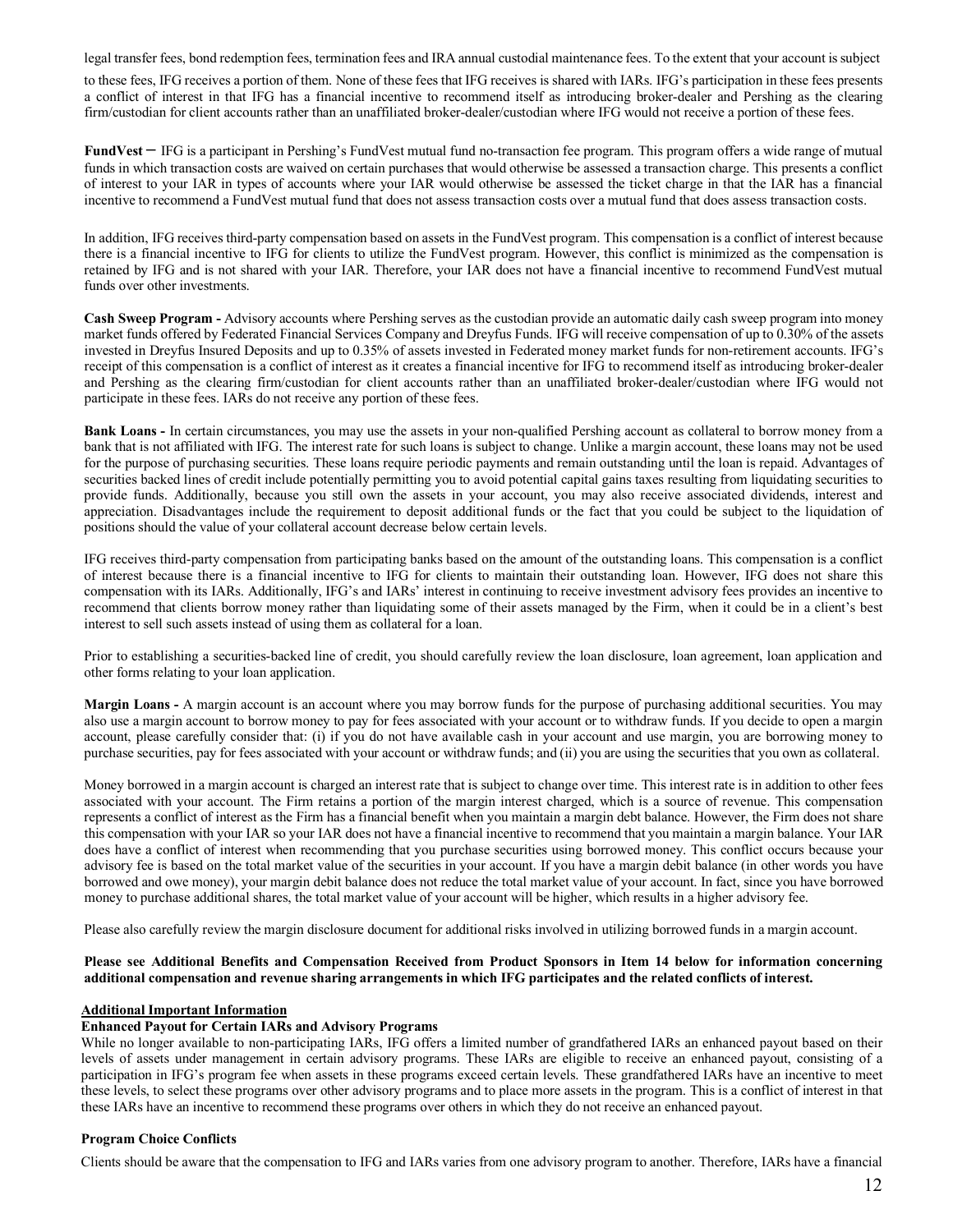incentive to recommend higher paying programs over other programs solely due to the additional compensation received. This is a conflict between the interests of IFG/ IAR and the client.

In addition, IARs may recommend either advisory programs in which the client pays the transaction charges or the IAR pays the transaction charges. This presents a conflict of interest between recommendations of different types of programs because the trading costsin some programs cost the IAR more and therefore the IAR has a financial incentive to trade less for these clients or to otherwise recommend programs where the client pays the trading costs.

#### **Investments Available without IFG's Services**

With certain exceptions, you can purchase recommended investments outside of your advisory account without paying for and receiving the benefit of your IAR's management services which are designed, among other things, to assist you in determining which fund or funds are most appropriate to your financial condition and state investment objectives, risk tolerance and time horizon. By not paying for your IAR's management service, your costs to hold the investments will probably be lower.

#### **Tax Consequences of Transactions**

Clients are advised that any redemptions and exchanges between mutual funds and other securities transactions in their account will have tax consequences, which clients should discuss with their independent tax advisor. IFG is not an accounting firm and does not provide tax advice, although some IFG IAR's may also be CPA's and provide such advice under their separate businesses, as described in their individual Form ADV Part 2B disclosure brochure supplement.

#### **No Assignment**

Neither IFG nor the client may assign the client's agreement to another advisor without obtaining consent of the other party. Neither IFG nor the client may assign the client's agreement to another IAR without notifying the other party(ies) in writing (electronic notification is OK).

#### **Verification and Reliance on Client's Information**

In performing its services, IFG and IARs shall not be required to verify any information received from the client or from the client's other professionals (e.g., attorney, accountant, etc.) and are expressly authorized to rely on such information.

#### **SMART Portfolios**

SMART Portfolios are Adviser created and maintained model portfolios comprised of specific mutual funds from a select group of mutual fund families. Adviser receives revenue sharing payments from all funds that participate in the SMART Portfolios. A conflict of interest exists because the payment of this additional compensation by these product sponsors poses a financial incentive to promote SMART Portfolios over other products from which Adviser does not receive revenue sharing payments. These revenue sharing payments are retained by Adviser and not paid to any of its IARs and, therefore, Adviser does not believe that these arrangements compromise the duty and service the IAR owes and provides to the client. IARs are under no obligation to utilize Adviser's SMART Portfolios. *We do not receive revenue sharing from open end funds anymore in SMART Portfolios.*

#### <span id="page-12-0"></span>**ITEM 6 – PERFORMANCE FEES**

Adviser does not charge performance-based fees or fees based on capital gains or capital appreciation of client assets; however, some third party managers may charge performance based fees as part of their programs.

## <span id="page-12-1"></span>**ITEM 7 – TYPES OF CLIENTS**

Adviser through its IARs provides investment advisory services to individuals, high net worth individuals, trusts, business owners, corporations, and corporate pension and profit-sharing plans.

**Account Minimums -** Adviser has established the following account minimums. If the account value falls below the stated minimum, the Adviser may require the deposit of additional funds/securities or terminate the Program account.

- **AP Client, CAM Client (Design II), Adviser Plus and Adviser Plus II (Adviser Plus and Adviser Plus II are currently closed to new business with limited exceptions):** The minimum account value for these Programs is \$25,000 however IAR may choose to lower this minimum for certain clients in house-holding situations (not applicable to AP Client).
- **CAM Client TD (Freedom One TD) and CAM Client Schwab (Freedom One Schwab):** The minimum account value for these Programs is \$25,000; however, IAR may choose to lower this minimum to \$5,000 for certain clients in house-holding situations.
- **Annuity Direct Advisory:** The minimum account value for these Programs is \$25,000; however, IAR may choose to lower this minimum to \$5,000 for certain clients in house-holding situations.
- **Third Party Asset Manager Programs:** The minimum account value for these Programsis determined by the third-party asset manager and may be negotiable depending on the program.
- RPS Our Retirement Plan Services are available to clients that are sponsors or other fiduciaries to plans, including 401(k), 457(b), 403(b) and 401(a) plans. Plans include participant-directed defined contribution plans and defined benefit plans. Plans may or may not be subject to ERISA. We do not require a minimum asset amount for Retirement Plan Services.
- If an account is maintained below the minumums, a flat fee is assesed. This fee will be higher than the minumums listed as a percentage.

## <span id="page-12-2"></span>**ITEM 8 – METHODS OF ANALYSIS, INVESTMENT STRATEGIES AND RISK OF LOSS**

Investment strategies will be selected based on client needs. IAR may utilize strategies such as asset allocation, trend analysis, fundamental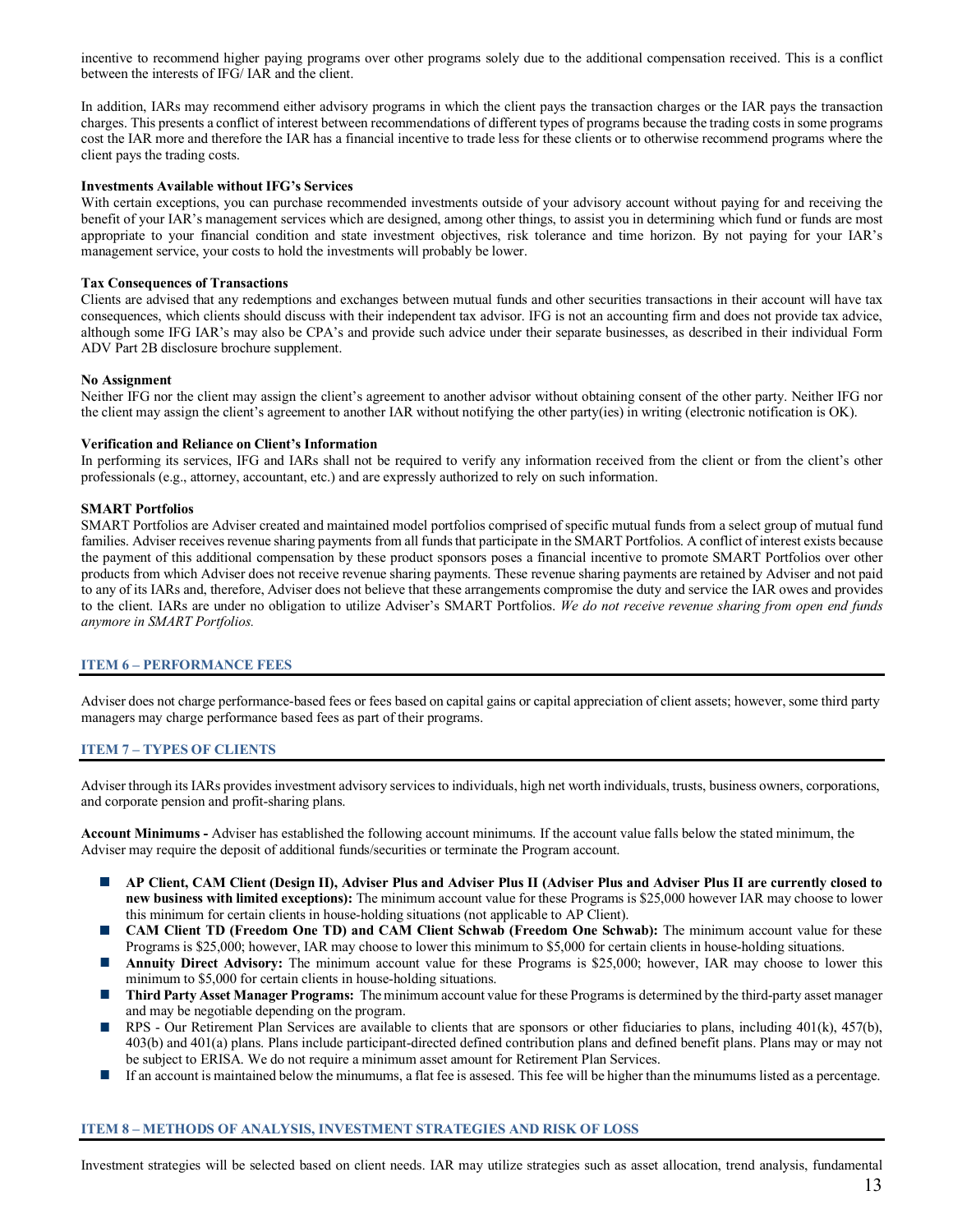analysis, technical analysis or economic indicators. Each IAR may have their own strategies therefore clients should discuss their objectives with their IAR thoroughly. No assumption can be made that any particular strategy will provide better returns than other investment strategies. Investing in securities involves the risk of loss that clients should be prepared to bear.

Before participating in any program or investing in any specific asset class, client should discuss their tolerance for risk with their IAR and carefully consider the risks associated with the investment by reviewing, as applicable, the prospectus, offering memorandum or disclosure brochure. All investment decisions involve risk, or the possibility that your investment will lose value. The following describes common characteristics of risk associated with specific types of investments that may be recommended:

- **Mutual Funds:** Each mutual fund has different risks and rewards. Generally, the more aggressive the fund or the fund category, the higher the risk of loss. Investors may have to pay taxes on capital gains distributions received even if the fund goes on to perform poorly after the investor bought shares.
- **Money Market Funds:** Although Money Market Funds have relatively low risk, losses are possible.
- **Fixed Income Securities:** Fixed income investments are generally more conservative than individual stocks; however, clients should be aware that bonds and bond funds carry the risk that you will lose principal.
- **Stocks:** Investment that represents an ownership share in a company. The value of individual stocks may rise and fall daily. There is a strong possibility of loss of principal. Stocks are not guaranteed against loss.
- **Closed-end Mutual Funds:** While similar to Mutual Funds above, closed-end funds trade intra-day and are priced by the market. This is similar to how stocks are priced. In addition to intra-day liquidity/pricing, closed-end funds carry similar risks to open end mutual funds.
- **The State ETFs:** Exchange-Traded Funds, like stocks carry a significant amount of market risk. ETFs can be traded at any time during trading hours, like a stock. Investing in an ETFs involves volatility and risk of loss that client should be able to withstand.
- Leveraged ETFs: Leveraged ETFs, sometimes labeled as "ultra" or "2x", seek to deliver multiples of the performance of the index or benchmark they track. To achieve a return that is a multiple of index or benchmark, the underlying investment include derivatives that creates additional volatility and are very risky. Most leveraged ETFs "reset" daily, meaning that they are designed to achieve their stated objectives for the day and on a daily basis. Their performance over longer periods of time (over weeks or months or years) will differ significantly from the performance of their underlying index or benchmark during the same period. Like all other products that use leverage, losses are magnified vs. investments that do not use leverage.
- **Leveraged Inverse ETFs:** Leveraged Inverse ETFs**,** sometimeslabeled as "ultra-short" or "2x", seek to deliver multiples of the inverse performance of the index or benchmark they track. To achieve a return that is a multiple of index or benchmark, the underlying investment include derivatives that creates additional volatility and risk. Most leveraged inverse ETFs "reset" daily, meaning that they are designed to achieve their stated objectives only on a daily basis. Their performance over longer periods of time (over weeks or months or years) will differ significantly from the performance of their underlying index or benchmark during the same period of time. This effect can be magnifying your losses.
- **ETNs:** Exchange Traded Notes(ETNs) are senior, unsecured debt securities issued by an underwriting bank. Like other debt securities, ETNs have a maturity date and are backed only by the credit of the issuer, they do not however pay interest. ETNs are designed to provide investors access to the returns of various market benchmarks. The returns of ETNs are usually linked to the performance of a market benchmark or strategy, less fees. When a client buys an ETN, the underwriting bank promises, to pay the amount reflected in the index upon maturity, minus fees. It is possible that there will be few if any assets backing the ETN. Due to their risk and the regulatory environment, IFG severely restricts most accounts from holding or buying ETNs
- **Unit Investment Trusts:** an investment company that offers a fixed portfolio, generally of stocks and bonds, as redeemable units to investors for a specific period and generally designed to provide capital appreciation and/or dividend income. UITs can vary in their investment strategies, risk profiles, performance, and management fees. The risks of UITs are directly related to the underlying holdings.
- **Structured Products:** Structured products are securities derived from or based on a single security, a basket of securities, an index, a commodity, a debt issuance and/or a foreign currency. Structured products have a fixed maturity, but typically contain two components – a note and a derivative (which may be an option). Structured products are issued by financial institutions, such as investment banks, and are senior to the unsecured debt of the issuing institution. As such, structured products are subject to the credit worthiness of the issuer even if they are structured to offer principal protection, and any payments due at maturity are dependent on the issuer's ability to make payment. There is little or no secondary market for structured products and information regarding market pricing for the securities is be limited even if the product has a ticker symbol or has been listed on an exchange. In addition to credit risk, other risks of investing in structured products include, but are not limited to, principal risk, liquidity risk, limitations on upside participation, and the tax treatment may be different from other investments in a Program account.
- **Alternative Investments/DPPs/Private Placements:** Direct participation programs typically include limited partnerships, LLCs, and REITS which benefit the investor based on their partial tax shelter. However, these programs also have significant risks associated with them. Direct Participation Programs rely upon the general partner to manage the investment. This type of program is often a blind pool because the investment may not be specifically identified, and as a result you cannot evaluate the risks of, or potential returns from, the investment. DPP's are highly illiquid and there is no guarantee of a secondary market for the investment. All or a substantial portion of the distributions from this type of investment may be a return of capital and not a return on capital, which will not necessarily be indicative of performance. DPPs are speculative investments which could result in the loss of the client's entire investment.
- **Interval Funds:** Interval funds are closed-end funds with varying investment strategies and investment objectives that may not give investors the right to redeem shares and a secondary market may not exist. While the fund may provide limited liquidity to shareholders by offering to repurchase a limited number of shares on a periodic basis, there is no guarantee that clients will be able to sell their shares even if there is a repurchase offer. Also, the offer to repurchase shares may be suspended or postponed by the investment sponsor. An investment in an interval fund involves a considerable risk of loss of principal.
- **Options:** Certain types of options strategies (such as selling covered calls or purchasing puts) are allowed in program accounts as a way to generate income or hedge existing positions. The use of options involves additional risks including the potential for the marketto rise significantly, making your put options worthless and having a security called away (covered call writing) or the loss of the premium paid for the purchase of the option. Options are high risk investments that are not suitable for all accounts. For this reason, IFG severely restricts the use of options in advisory accounts.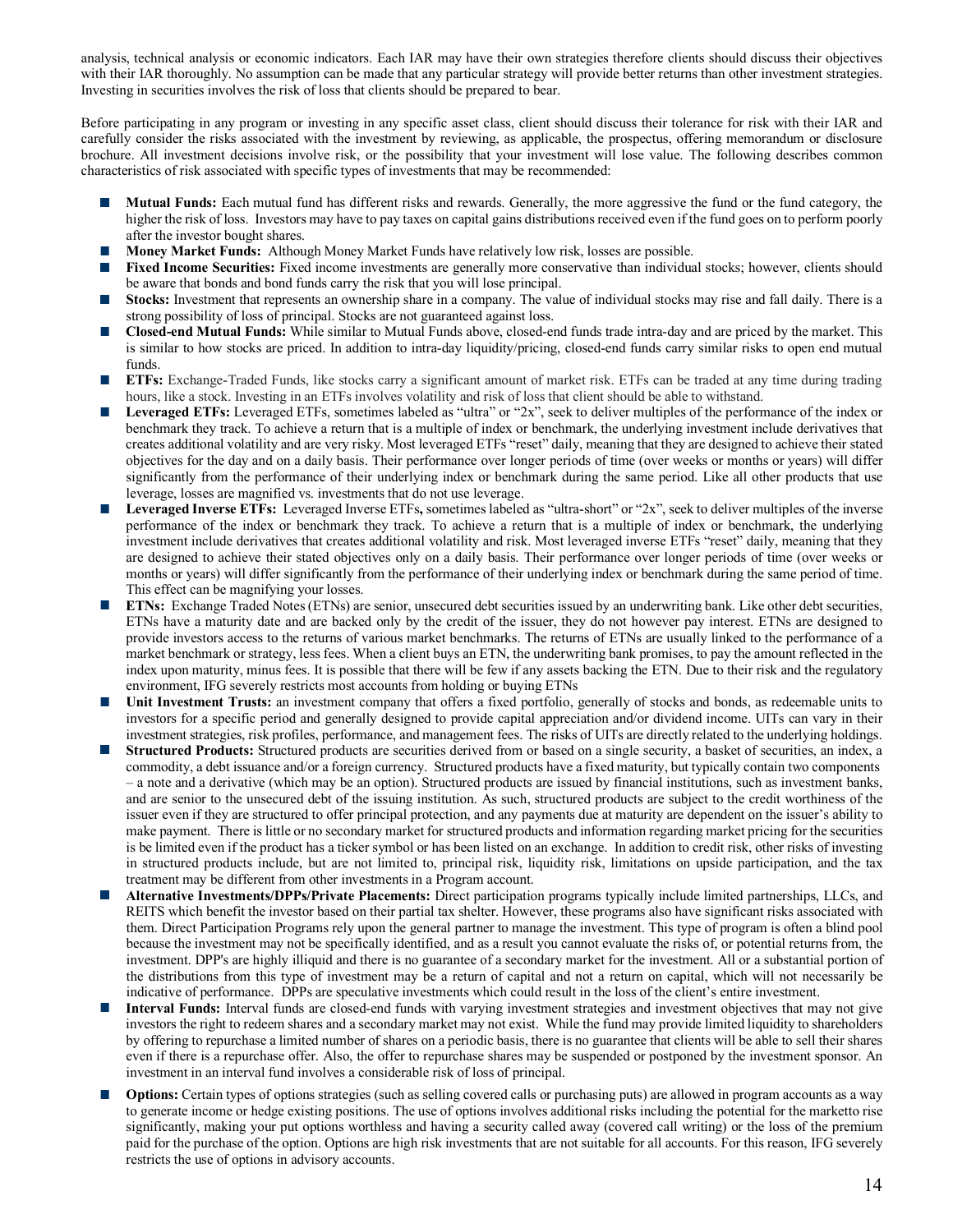- **Stable Value Funds:** a conservative fund investment option available only to participants in defined contribution plans, such as 401(k)s. Generally comprised of a portfolio of short and intermediate term bonds that is insured by a bank or insurance company for loss of capital or interest. The primary risks associated with stable value funds is the financial stability of the insurer (ability to guarantee the principal and interest) and inflation risk.
- **Guaranteed Investment Contracts (GIC):** An agreement with an insurance company where the insurance company provides a guaranteed rate of return in exchange for keeping a deposit for a certain period. The primary rick associated with GICs is the insurance company's ability to guarantee the principal and interest.

All investments and investment programs have certain risks that are associated with them and which the investor must bear. Following are the types of risk that may arise due to the types of investments that are recommended to or purchased for clients or the investment strategies used:

- **The Second Business Risk:** the risk that the price of an investment will change due to factors unique to that company, investment or market segment and not the market in general.
- Liquidity Risk: the risk associated with the ease of being able to quickly convert the value of a security into an equivalent amount of cash. For example, money market funds are readily convertible (liquid) while certain limited partnership units or real estate are not.
- **Financial Risk:** the risk to specific companies' future earnings due to their use of debt. Companies that borrow money must pay it back at some future date, plus the interest charges. This increases the uncertainty about the company because it must have enough income to pay back this amount at some time in the future.
- **Exchange Rate (Currency) Ris**k: the risk that investors in foreign investments may be subject to different exchange rates at the time they wish to convert investment proceeds back to their home currency. If exchange rate risk is high, even though substantial profits may have been made in the foreign markets, a less favorable exchange rate may reduce or eliminate these profits.
- **Country (Political) Risk:** the risk that a major change in the political or economic environment of a foreign country may devalue investments made in that country. This risk is usually restricted to emerging or developing countries that do not have stable economic or political environments.
- П **Market Risk:** the risk that the price of a particular investment will change as a result of overall market conditions that are not specific to that particular company or investment.
- **Interest Rate Risk:** the risk that interest rate changes will affect the price of a particular investment. For example, when interest rates rise, the price of bonds generally fall.
- **Inflation Risk:** the risk that inflation would exceed the return on an investment. For example, if inflation was 4% and an investment returned 2%, the investor would lose 2% in purchasing power.

The specific risks associated with third-party investment manager programs are disclosed in their respective disclosure brochures.

## **RPS – METHODS OF ANALYSIS, INVESTMENT STRATEGIES AND RISK OF LOSS**

## <span id="page-14-0"></span>**Methods of Analysis and Sources of Information**

If Plan Sponsors elect to engage an IAR to provide ongoing investment recommendations for a Plan, IAR may conduct analysis of mutual funds, exchange-traded funds ("ETFs"), collective investment trusts, annuity subaccounts and other securities using a technical/quantitative and/or fundamental/qualitative approach. The sources of information that an IAR may use to provide advice to Plans, include but are not limited to, research conducted by the IAR, research prepared and published by third parties, statistical and/or analytical industry databases, financial newspapers and magazines, and vendor or company pressreleases. In recommending specific funds, IARs may consider ratings and recommendations provided by third-party sources, fund availability, the fund's expense ratio, investment style, past performance, and an evaluation of the fund's management.

## <span id="page-14-1"></span>**Pension Consulting Services**

The trustees or other fiduciaries of a Plan may choose to select several different types of securitiesto make available the participants, including mutual funds, collective investment trusts, ETFs, annuity subaccounts or other securities. Each different type of security carries with it risks that are inherent in that specific type of security. Mutual funds, collective investment funds, ETFs and subaccounts may also invest in varying types of securities which carry these risks. Investing in securities involves the risk of loss that Plan Sponsors should be prepared to bear.

## <span id="page-14-2"></span>**Investment Management Services**

Investment strategies will be selected based on client needs. IAR may utilize strategies such as asset allocation, trend analysis, fundamental analysis, technical analysis or economic indicators. Each IAR may have their own strategies, therefore clients should discuss their objectives with their IAR thoroughly. No assumption can be made that any particular strategy will provide better returns than other investment strategies. Investing in securities involves the risk of loss that clients should be prepared to bear.

Before participating in any program or investing in any specific asset class, client should discuss their tolerance for risk with their IAR and carefully consider the risks associated with the investment by reviewing, as applicable, the prospectus, offering memorandum or disclosure brochure. All investment decisions involve risk including the potential loss of principal.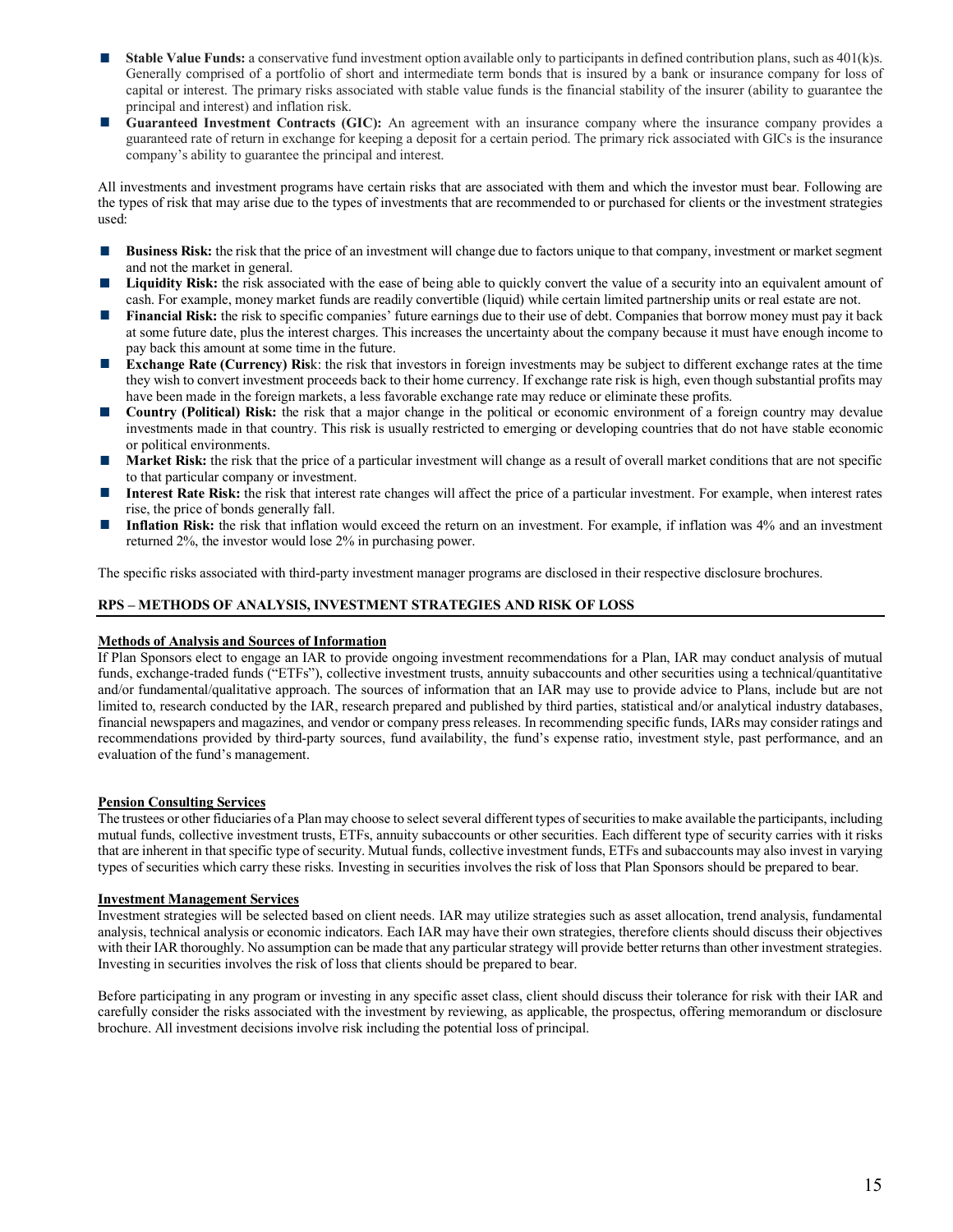#### <span id="page-15-0"></span>**ITEM 9 – DISCIPLINARY ACTION**

Registered investment advisers are required to disclose all material facts regarding any legal or disciplinary events that would be material to clients' or prospective clients' evaluation and/or selection of an investment adviser.

In 2018, IFG self-reported an issue related to its disclosure regarding the receipt of 12b-1 fees for mutual fund shares purchased for advisory accounts where a lower cost share class of the same fund was available, creating a potential conflict of interest. The SEC determined that IFG's disclosure did not sufficiently clarify the conflict of interest when a firm and its representatives receive 12b-1 fees from a mutual fund company. Without admitting or denying fault, IFG consented to a cease and desist, censure, and disgorgement. The agreed to amount of disgorgement to affected investors is \$1,250,386.58 and interest of \$175,764.06. The Firm has amended its policies concerning the receipt of 12b-1 fees so that it does not receive 12b-1 fees on advisory accounts.

#### <span id="page-15-1"></span>**ITEM 10 – OTHER FINANCIAL INDUSTRY ACTIVITIES AND AFFILIATIONS**

Adviser's principal business is a dual service general securities broker-dealer and Registered Investment Advisor (Independent Financial Group, LLC). IFG also engages in business as an insurance broker.

Typically, Adviser's IARs are also registered representatives of IFG and receive commissions if clients choose to implement recommendations through the broker-dealer. If advisory clients choose to make such purchases through IFG the broker dealer, this will present a conflict of interest to the extent the IAR recommend products and services through IFG in lieu of another financial institution. No investment advisory client is obligated to implement commissionable transactions through IFG as a broker-dealer and may utilize the broker-dealer of their choice.

Certain registered representatives of IFG also provide advisory services independently of IFG through separate unaffiliated Registered Investment Advisers. Some of IFG's registered representatives may act as IARs of both the IFG and a separate RIA.

#### <span id="page-15-2"></span>**ITEM 11 – CODE OF ETHICS, PARTICIPATION OR INTEREST IN CLIENT TRANSACTIONS AND PERSONAL TRADING**

Adviser has adopted a Code of Ethics that is designed to comply with the Investment Advisers Act of 1940, SEC Rule 204A-1 and federal securities laws. The Code of Ethics requires certain covered persons, including IARs, to adhere to the highest business standards and conduct their affairs with integrity and competence when dealing with the public, clients, prospects and their employees. The Code of Ethics outlines acceptable and unacceptable activities for IARs. The Code of Ethics also requires IARs to report personal securities transactions to the Adviser on a quarterly basis and contains guidelines for how client transactions must be given preference over personal transactions by the IAR. A copy of the Code of Ethics is available to clients and prospects upon request.

Adviser and IAR may invest in, or otherwise own, an interest in the same investments that are recommended to clients within program accounts. In certain circumstances this creates a conflict of interest. When making personal investments, an IAR is required to place the interest of clients ahead of their own. Personal trading by IAR is monitored by the Adviser. IARs personal investment considerations are not always aligned with client investment considerations; therefore, an IAR may buy or sell a specific security for their own account which the IAR does not deem appropriate to buy or sell for clients.

Adviser and IAR may perform advisory and brokerage services for certain clients that differ in timing and nature from the advice given and/or services provided to other clients.

Adviser does not make a market in any securities. In general, no principal transactions with Adviser shall be transacted in the accounts. No agency-cross transactions as such term is defined in Advisers Act Rule 206(3)-2(b) will be executed by Adviser for client program accounts.

#### <span id="page-15-3"></span>**ITEM 12 – BROKERAGE PRACTICES**

#### <span id="page-15-4"></span>**Broker Selection in Investment Management Services**

As disclosed in Item 4 above, Adviser is also a broker/dealer and member of the Financial Industry Regulatory Authority (FINRA) and the Securities Investors Protection Corporation (SIPC). As such, Adviser has certain recordkeeping and supervisory responsibilities under FINRA rules when its affiliated representatives provide investment management services and engage in securities transactions on behalf of investment advisory clients. As a result, Adviser has a list of approved (Approved List) broker-dealers and custodians (Broker/Custodians) that IARs must select from. Adviser generally requires IARs to recommend Pershing LLC (Pershing), a subsidiary of The Bank of New York Mellon. Pershing is also is the clearing firm for Adviser when Adviser is acting in the role of fully disclosed introducing broker to investment management clients. However, depending on criteria established by the Firm, the Firm may permit IARs to use one or more other Broker/Custodians on its Approved List.

Adviser requires clients who wish to use Adviser's investment management services to use a Broker/Custodian on the Firm's Approved List for brokerage and custody services. This Approved List currently includes (1) Pershing (as discussed above), (2) Schwab Advisor Services (SAS), a division of Charles Schwab & Co., Inc. (Schwab), member FINRA/SIPC and (3) TD Ameritrade Institutional, a division of TD Ameritrade, Inc. (TDA), member FINRA/SIPC.

In no case will Adviser or its IARs have discretionary authority to change the Broker/Custodians for custodial and execution services. All Broker/Custodian selections must be explicitly authorized by the client.

Clients should be aware of the following important facts regarding the exclusive use of Broker/Custodians on the Approved List:

• Not all investment advisors require clients to use specified Broker/Custodians.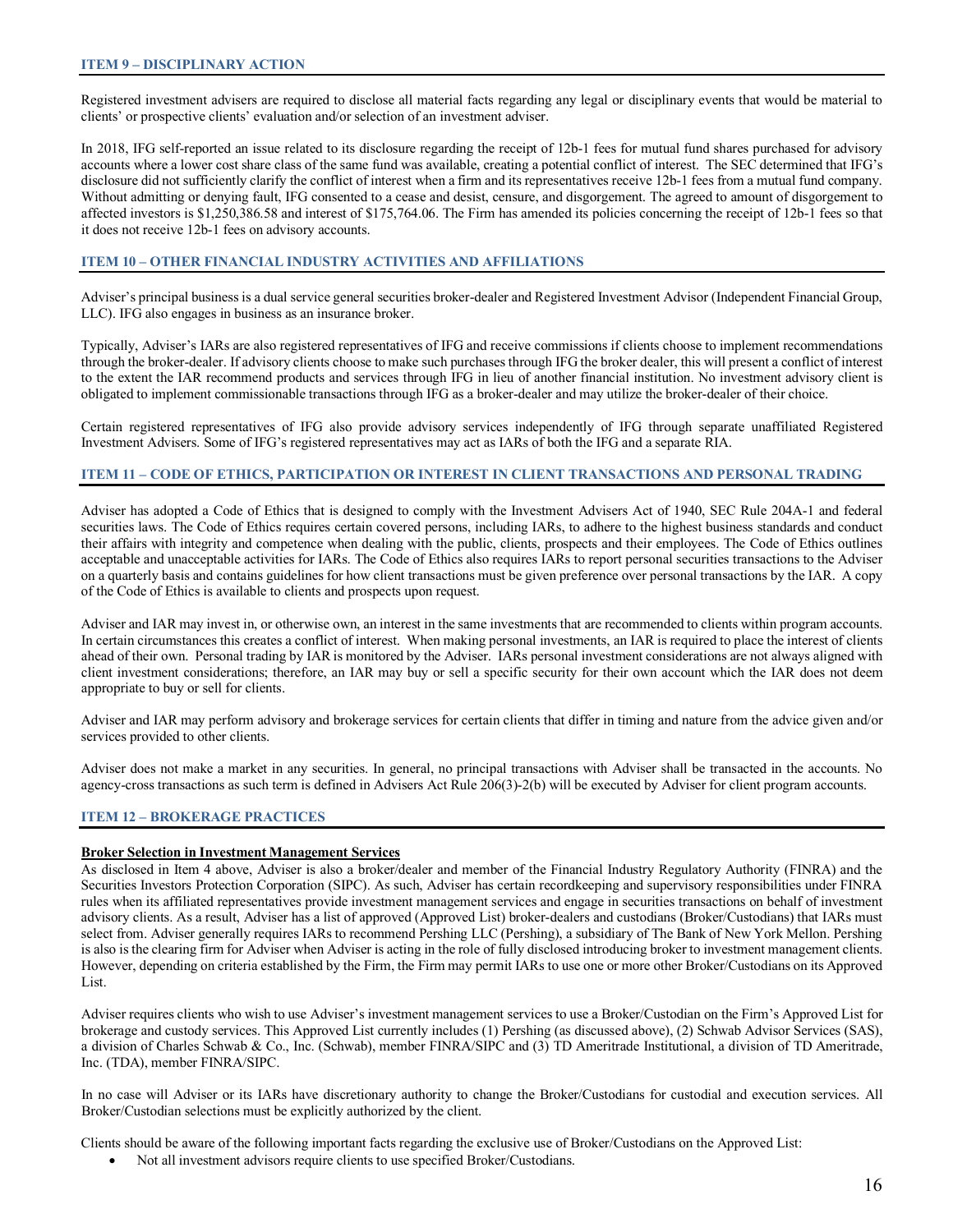- The limitation on the choice of Broker/Custodians may affect Adviser's ability to achieve most favorable execution of client transactions, and therefore may cost clients more money; and
- Clients should consider whether the limitation on the appointment of IFG as the broker-dealer and Adviser's clearing relationship with Pershing or any other Broker/Custodians on Adviser's Approved List results in certain costs or disadvantages to the client as a result of less favorable executions. Adviser carefully considers all Approved List Broker/Custodians' abilities to execute, clear and settle transactions on behalf of clients. While Adviser attempts to obtain the best execution possible, there is no assurance that best execution will be obtained.

#### <span id="page-16-0"></span>**Brokerage Services Outside of Investment Management Services**

If client elects to engage IAR acting as a registered representative of IFG to provide brokerage services for separate business, then IFG and IAR will receive brokerage-related compensation for those services, such as commissions and/or trail fees. Information regarding such brokerage compensation is available on IFG's website at [www.ifgsd.com.](http://www.ifgsd.com/) Clients are under no obligation to transact a recommendation through IFG. Clients should understand that the investment products, securities, and services that an IAR may recommend as part of a financial plan or consulting service are available at broker-dealers, investment advisors or other investment firms not affiliated with IFG.

#### <span id="page-16-1"></span>**Recommendation of Brokers**

The Broker/Custodians that IARs recommend generally do not charge you separately for custody services but are compensated by charging you commissions or other fees on trades that they execute on your behalf or that settle into your account.

Except for the wrap fee program through Pershing, the brokerage commissions and/or transaction fees charged by any Broker/Custodians on Adviser's Approved List are exclusive of and in addition to Adviser's and IAR's fees. Please see the IFG Wrap Fee Brochure for information concerning the IFG wrap fee services.

Clients should evaluate any recommended Broker/Custodians before opening an account. The factors considered by IARs when making brokerage and/or custodial recommendations include that firm's ability to provide professional services, experience with the firm, the firm's reputation, the firm's quality of execution services and costs of such services, financial strength, research, and the availability of and access to independent managers, among other factors. Approved List Broker/Custodians provide accessto many mutual funds without transaction charges and other securities at nominal transaction charges. The commissions and/or transaction fees charged by Approved List Broker/Custodians may be higher or lower than those charged by other broker-dealers.

#### <span id="page-16-2"></span>**Products and Services Available to IFG from Broker/Custodians**

The available Broker/Custodians provide clients and IARs with access to their institutional brokerage, trading, custody, reporting, and related services, many of which are not available to their retail customers. They also make available various support services to IARs. Some of those services help IARs manage or administer client's accounts, while others help IARs manage and grow their business. Some of the products, services and other benefits provided by our Broker/Custodians benefit IFG and IARs and may not benefit you or your account. An IARs recommendation/requirement that you place assets with one of these Broker/Custodians may be based in part on benefits they provide IFG and/or IAR, and not solely on the nature, cost or quality of custody and execution services provided by the Broker/Custodian, which is a conflict of interest. As part of their fiduciary duty, Adviser and IARs endeavor at all times to put the interest of our clients first.

#### <span id="page-16-3"></span>**Services that Benefit You**

The Broker/Custodian's services include access to a broad range of investment products, execution of securities transactions, and custody of client assets. The available investment products include some which we might not otherwise have access to or that would require a significantly higher minimum initial investment by our clients. These services generally benefit you and your account.

#### <span id="page-16-4"></span>**Services that May Not Directly Benefit You**

The Broker/Custodians we utilize make available to Adviser and IARs other products and services that benefit IFG and/or IARs but may not benefit your accounts in every case. Some of these other products and services assist IARs in managing and administering your accounts. These include software and technology that provide access to client account data (such as trade confirmations and account statements), facilitate trade execution and allocation of aggregated trade orders for multiple client accounts, provide research, pricing information and other market data, facilitate payment of our fees from your account, and assist with back-office functions, recordkeeping, reporting and supervision. Many of these services generally may be used to service all or a substantial number of accounts.

# <span id="page-16-5"></span>**Services that Generally Benefit Only Adviser and IARs**

The Broker/Custodians also make available to Adviser other services intended to help Adviser and its IARs manage and further develop our business enterprises. These services may include consulting, publications and conferences on practice management, information technology, business succession, regulatory compliance, and marketing. In addition, the Broker/Custodians may make available, arrange and/or pay for these services rendered to us by third parties. The Broker/Custodians may discount or waive fees it would otherwise charge for some of these services or pay all or a part of the fees of a third-party providing these services. The Broker/Custodians may also provide Adviser and/or IARs with other benefits such as occasional business entertainment of personnel. Please see "Additional Compensation and Economic Benefits from Pershing" in Item 5 above for additional information concerning the compensation and benefits the Firm receives from Pershing.

#### <span id="page-16-6"></span>**Additional Important Information**

If you decide to implement advisory/consulting services through an IFG approved advisory program or service, the IAR will provide you at the time of engagement this Brochure, an investment advisory agreement and other account paperwork that contain specific information about fees and compensation that the IAR and Adviser will receive in connection with that program. For TAMP programs, client will also receive information regarding the TAMPs fees and associated costs.

Clients may be able to obtain lower commissions and fees from other firms not on Adviser's Approved List or through other programs offered by those firms but not made available to IFG. The value of products, research and services given to Adviser and IARs by Broker/Custodians is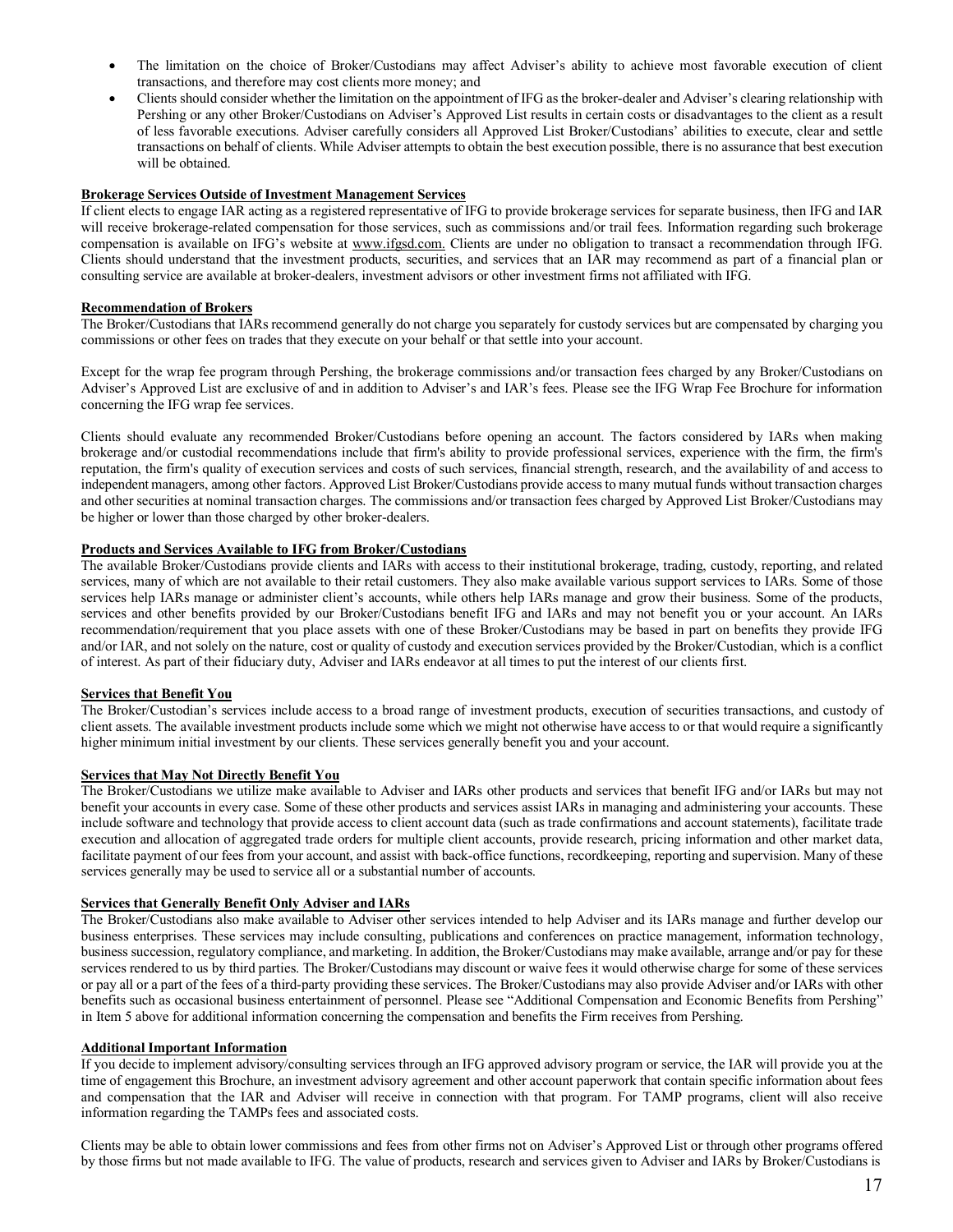not a factor in determining the selection of a broker/dealer or the reasonableness of their commissions. IARs place trades for your account subject to a duty to seek best execution and other fiduciary duties. The Broker/Custodian's execution quality may be different than other broker- dealers. We believe that offering Pershing, Schwab and TD Ameritrade as qualified custodians is in the best interest of clients. It is primarily supported by the overall scope, quality and price of Pershing's, Schwab's, and TD Ameritrade's services and not the services that benefit only IFG and/or IAR.

As part of its fiduciary duty to clients, Adviser and its IARs endeavor to put the interests of clients first. Clients should be aware, however, thatthe receipt of economic benefits by Adviser or its related persons in and of itself creates a potential conflict of interest and may indirectly influence the recommendation of Broker/Custodians for custody and brokerage services.

The receipt of these services provides IFG and/or IARs an incentive to continue to use or expand the use of a particular Broker/Custodian's services. Our receipt of general program and platform services does not diminish the Firm's duty to act in the best interests of its clients, including the duty to seek best execution of trades for client accounts. Our Firm examined this potential conflict of interest when we chose to enter into the relationship with each Broker/Custodian and we have determined that the relationship is in the best interest of our Firm's clients and satisfies our client obligations.

The aforementioned research and brokerage services provided by Broker/Custodians are used by our Firm and/or it IARs to manage accounts. Without this arrangement, our Firm and/or IARs might be compelled to purchase the same or similar services at our own respective expenses.

In connection with the provision of Third-Party Asset Manager services, our choice of custodian will be limited to those choices offered by theThird Party Asset Manager service.

#### <span id="page-17-0"></span>**RPS - Broker Selection in Pension Consulting Services**

With respect to its Retirement Plan Services and when appropriate based on the needs of each plan, the Firm's IARs may also recommend thata plan use a certain retirement plan platform or service provider (such as a recordkeeper, administrator or broker-dealer). Client must evaluate all such recommendations and is responsible for the final selection of retirement plan platform or service provider.

## <span id="page-17-1"></span>**RPS -Broker Selection in Investment Management Services**

As disclosed in Item 4 above, Adviser is also a broker/dealer and member of the Financial Industry Regulatory Authority (FINRA) and the Securities Investors Protection Corporation (SIPC). As such, Adviser has certain recordkeeping and supervisory responsibilities under FINRA rules when its affiliated representatives provide investment management services and engage in securities transactions on behalf of investmentadvisory clients, including Retirement Plan Services clients. As a result, Adviser has a list of approved (Approved List) broker-dealers and custodians (Broker/Custodians) that IARs must select from. Adviser generally requires IARs to recommend Pershing LLC (Pershing), a subsidiary of The Bank of New York Mellon. Pershing is also is the clearing firm for Adviser when Adviser is acting in the role of fully disclosed introducing broker to investment management clients. However, depending on criteria established by the Firm, the Firm may permit IARs to use one or more other Broker/Custodians on its Approved List. When Pershing is used as the custodian for Retirement Plan Services clients, the arrangement will be a wrap fee arrangement. Please see IFG's Form ADV Part 2A, Appendix 1 (Wrap Fee Brochure) for complete informationconcerning wrap fee arrangements through Pershing.

Adviser requires clients who wish to use Adviser's investment management services to use a Broker/Custodian on the Firm's Approved List forbrokerage and custody services. This Approved List currently includes (1) Pershing (as discussed above), (2) Schwab Advisor Services (SAS),a division of Charles Schwab & Co., Inc. (Schwab), member FINRA/SIPC and (3) TD Ameritrade Institutional, a division of TD Ameritrade, Inc. (TDA), member FINRA/SIPC.

In no case will Adviser or its IARs have discretionary authority to select the Broker/Custodians for custodial and execution services. All Broker/Custodian selections must be explicitly authorized by the client.

Clients should be aware of the following important facts regarding the exclusive use of Broker/Custodians on the Approved List:

- Not all investment advisors require clients to use specified Broker/Custodians.
- The limitation on the choice of Broker/Custodians may affect Adviser's ability to achieve most favorable execution of client transactions, and therefore may cost clients more money; and
- Clients should consider whether the limitation on the appointment ofIFG asthe broker-dealer and Adviser's clearing relationship withPershing or any other Broker/Custodians on Adviser's Approved List results in certain costs or disadvantages to the client as a resultof possibly less favorable executions. Adviser carefully considers all Approved List Broker/Custodians' abilities to execute, clear andsettle transactions on behalf of clients. While Adviser attempts to obtain the best execution possible, there is no assurance that best execution will be obtained.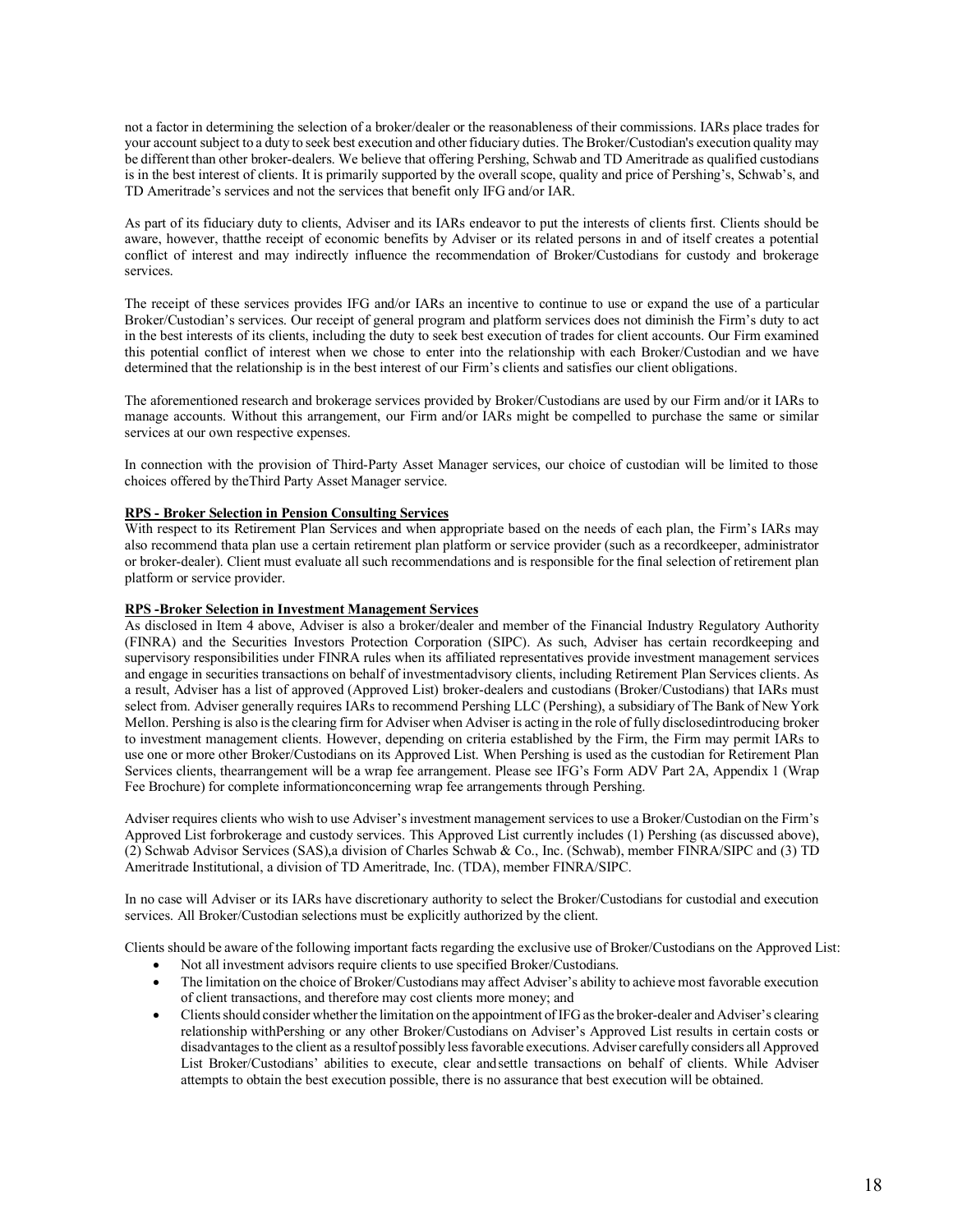#### <span id="page-18-0"></span>**RPS - Brokerage Services Outside of Investment Advisory Retirement Plan Services**

If the Plan Sponsor elects to engage IAR acting as a registered representative of IFG to provide brokerage services for separate business, thenIFG and IAR will receive brokerage-related compensation for those services, such as commissions and/or trail fees. Information regarding such brokerage compensation is available on IFG's website at [www.ifgsd.com.](http://www.ifgsd.com/) Plan Sponsors are under no obligation to implement a recommendation through IFG. Plan Sponsors should understand that the investment products, securities, and services that an IAR may recommend as part of a retirement plan consulting service are available to be purchased through broker-dealers, investment advisors or other investment firms not affiliated with IFG.

#### <span id="page-18-1"></span>**RPS - Additional Important Information**

If the Plan Sponsor decides to implement advisory/consulting services through an IFG approved advisory program or service, the IAR will provide Plan Sponsor at the time of engagement this Brochure, Retirement Plan Services agreement and other account paperwork that contain specific information about fees and compensation that the IAR and Adviser will receive in connection with that program. For third-party asset manager programs, client will also receive information regarding the third-party asset manager's fees and associated costs.

Clients may be able to obtain lower commissions and fees from other firms other than those listed on Adviser's Approved List or through other programs offered by those firms but not made available to IFG. The value of products, research and services given to Adviser and IARs by Broker/Custodians is not a factor in determining the selection of a broker/dealer or the reasonableness of their commissions. IARs place tradesfor your account subject to a duty to seek best execution and other fiduciary duties. The Broker/Custodian's execution quality may be differentthan other broker-dealers.We believe that offering Pershing, Schwab and TD Ameritrade as qualified custodians is in the best interest of clients.It is primarily supported by the overall scope, quality and price of Pershing's, Schwab's, and TD Ameritrade's services and not the services that benefit only IFG and/or IAR.

As part of its fiduciary duty to clients, Adviser and its IARs endeavor at all times to put the interests of clients first. Clients should be aware, however, that the receipt of economic benefits by Adviser or its related persons in and of itself creates a potential conflict of interest and may indirectly influence the recommendation of Broker/Custodians for custody and brokerage services.

The receipt of these services provides IFG and/or IARs an incentive to continue to use or expand the use of a particular Broker/Custodian's services. Our receipt of general program and platform services does not diminish the Firm's duty to act in the best interests of its clients, including the duty to seek best execution of trades for client accounts. Our Firm examined this potential conflict of interest when we chose to enter into the relationship with each Broker/Custodian and we have determined that the relationship is in the best interest of our Firm's clients and satisfies our client obligations.

The aforementioned research and brokerage services provided by Broker/Custodians are used by our Firm and/or it IARs to manage accounts. Without this arrangement, our Firm and/or IARs might be compelled to purchase the same or similar services at our own respective expenses.

In connection with the provision of third-party asset manager services, the choice of custodian will be limited to those choices offered by the third-party asset manager.

## <span id="page-18-2"></span>**Trade Aggregation, Allocation or Block Trades**

Adviser may aggregate transactions for a client with other clients where possible and advantageous for clients. When trades are aggregated, the actual prices applicable to the aggregated trades will be averaged, and the client's account will be deemed to have purchased or sold its proportionate share of the securities at the average price obtained. For orders that are only partially filled, Adviser will allocate trades pro-rataor on some other basis consistent with the goal of treating all clients fairly over time.

## <span id="page-18-3"></span>**ITEM 13 – REVIEW OF ACCOUNTS**

IARs are primarily responsible for reviewing client advisory accounts and doing so on an intermittent or periodic (monthly, quarterly, etc.) basis.Triggering events may include responses to client requests, market events or specific target dates.

Clients will receive trade confirmations and periodic account statements from the applicable custodian or program sponsor. IAR may also provide additional reporting services to clients. Clients are encouraged to review and compare the account information (e.g., market values, transactions, and advisory fees) in any such reports and additional IAR reporting to the account statements received from the custodian.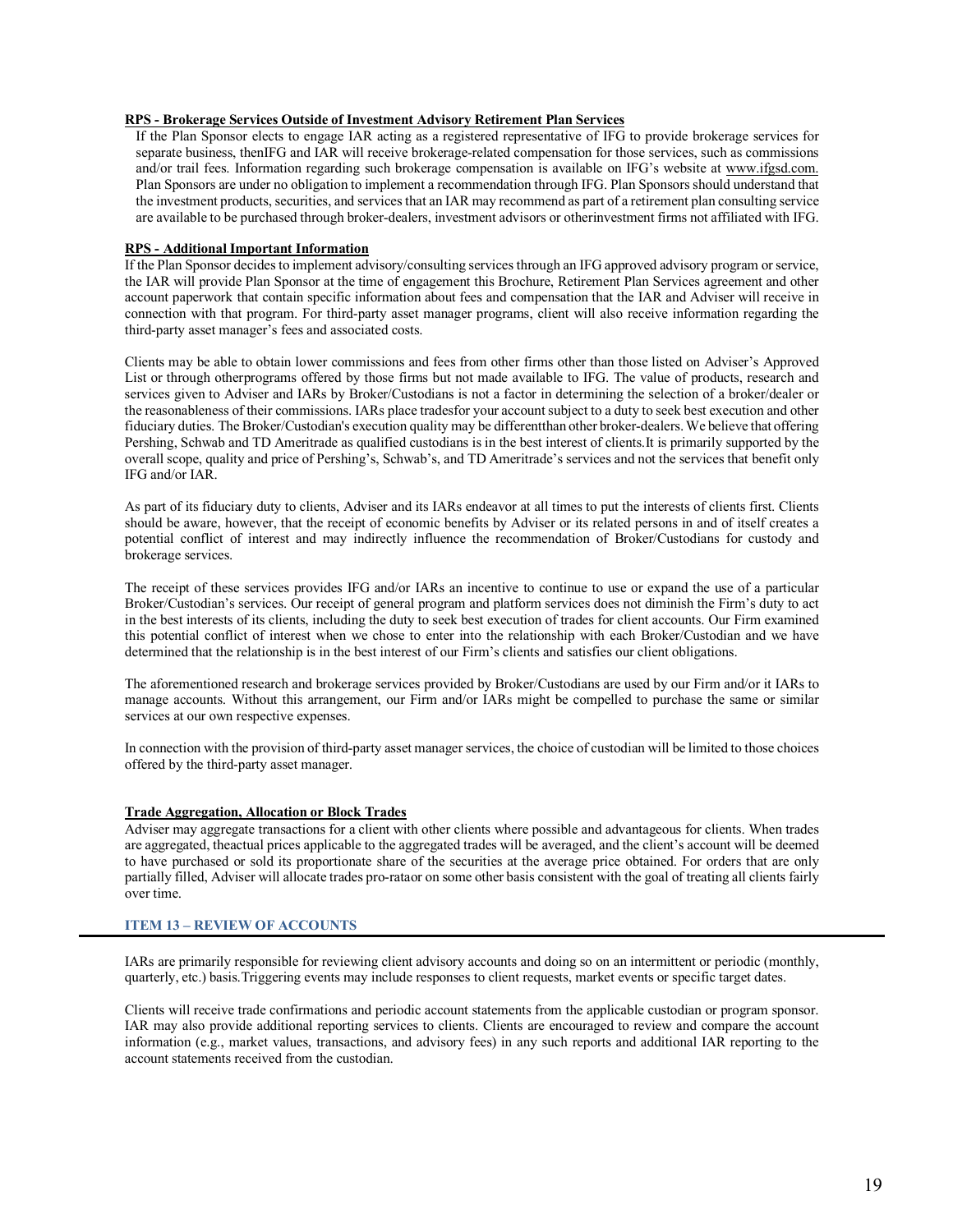<span id="page-19-0"></span>Adviser does not pay direct or indirect compensation to any persons for client referrals. Individual IARs however, frequently pay solicitor orreferral fees to qualified solicitors.

#### <span id="page-19-1"></span>RPS - **Additional Benefits and Compensation Received from Product Sponsors and Other Third-Parties**

While not necessarily related to the Retirement Plan Services, various vendors, product providers, distributors and others provide IFG with monetary and non-monetary compensation as further described below. If applicable, and in the event the payments are received in connection with or as a result of the Retirement Plan Services, we will disclose such fees to Plan Sponsors in accordance with ERISA and Department of Labor regulations

#### <span id="page-19-2"></span>**Additional Benefits and Compensation Received from Product Sponsors**

#### **Benefits from Sponsor Companies**

Through its IARs, IFG provide access to a broad selection of securities products and investment programs, including mutual funds, variable insurance products, College 529 Savings Plans, direct participation programs and non-traded alternative investments and access to third party money managers (collectively, "Sponsor Companies"). Many Sponsor Companies engage in activities designed to promote their products and services to IFG and IARs, including paying for travel, meals, and lodging expenses for IARs to attend educational programs and due diligence meetings that help IARs be more knowledgeable about the Sponsor Companies' products, operations, and management. Sponsor Companies may also provide additional forms of non-cash compensation to IARs relating to the sale and distribution of their products, including merchandise, gifts, prizes and entertainment such as tickets to sporting events and leisure activities, as well as payment or reimbursement for the costs of business development expenses, client seminars, client appreciation events, software, and marketing materials designed to help promote the IARs' business.

If clients attend a training or education meeting or event promoted by an IAR and a Sponsor Company is present, clients should assume that the sponsor has paid for some or all of the costs of the meeting or event.

#### <span id="page-19-3"></span>**Additional Compensation from Sponsor Companies**

IFG generally receives extra compensation from Sponsor Companies for providing ongoing due diligence, operational oversight and marketingand education opportunities. IARs do not directly receive this compensation. This additional compensation paid to IFG by Sponsor Companiesis in addition to the charges and other fees described in the applicable prospectuses and varies between Sponsor Companies and over time. Thepayments may be based on a negotiated fixed annual fee, a fee based on a percentage of the total purchase amount, total assets held by IFG clients in their product or the greater of a flat fee or amount based on assets and/or new sales.

A conflict of interest exists in these Sponsor Company revenue sharing arrangements in that we are paid more revenuesharing fees if you purchase one type of product instead of another and/or purchase a product from one sponsor instead of another. Your IAR also indirectly benefits from Sponsor Company payments when we use the money to support costs relating to product review, marketing, or training. However, a conflict of interest exists because the payment of this additional compensation by these product sponsors poses a financial incentive to IFG to promote certain products over other products. Even so, IFG does not believe that these arrangements compromise the duty and service the IARowes and provides to the client as these fees are retained by IFG and are not paid to IAR.

#### <span id="page-19-4"></span>**Additional Compensation from Strategic Partners**

In addition to the above-referenced benefits that Sponsor Companies provide directly to IARs, certain of these companies (Strategic Partners) pay extra compensation to IFG in return for providing them with additional opportunities to make their products available in our programs andservices. This additional compensation paid to IFG by Strategic Partners is in addition to the charges and other fees described in the applicable prospectuses and varies between Strategic Partners and over time. This additional compensation is in the form of annual payments directly fromthese companies' assets and revenues. The payments may be based on a negotiated fixed annual fee, a fee based on a percentage of the total purchase amount, total assets held by IFG clients in their product or the greater of a flat fee or amount based on assets and/or new sales.

A conflict of interest exists in these Strategic Partner revenue sharing arrangements in that IFG is paid more revenue-sharing fees if you purchaseone type of product instead of another and/or purchase a product from one sponsor instead of another. Your IAR also indirectly benefits from Strategic Partner payments when IFG uses the money to support costs relating to product review, marketing, or training. Additionally, the financial support, participation in due diligence meetings and educational activities, and gifts and entertainment received by IARs creates a conflict of interest for IARs as they incentivize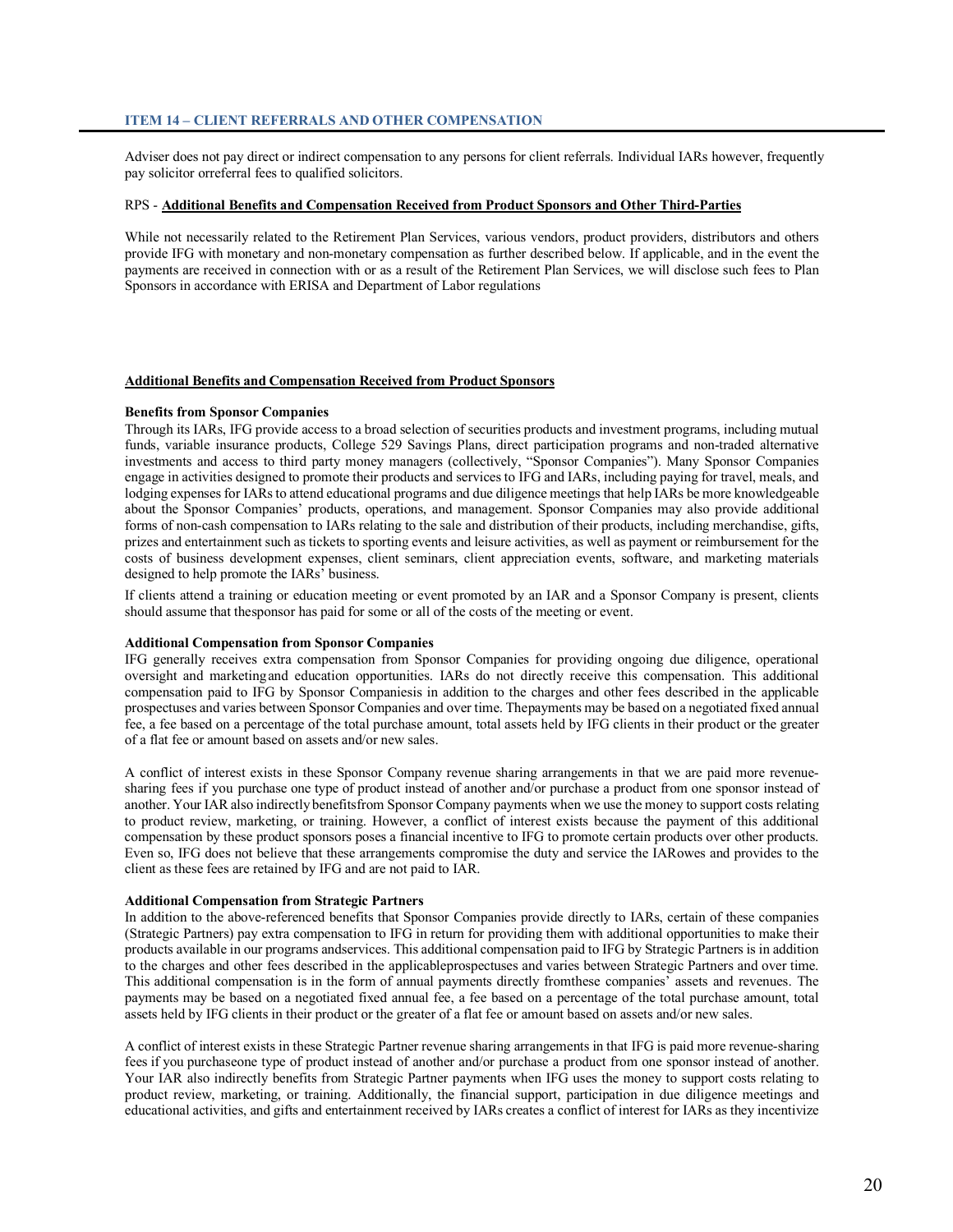IARs to focus more on or otherwise recommend or promote the products of Product Sponsors that provide this compensation over those that do not. Such fees are paid from the Product Sponsors' revenues and assets. However, a conflict of interest exists because the payment of this additional compensation by these product sponsors poses a financial incentive to IFG to promote certain products over other products, participation as a Strategic Partner provides a greater opportunity than non-Strategic Partners to market and educate IARs on their investments and products and IFG provides Strategic Partners with additional opportunities to make their products available in programs or services offered by IFG. Even so, IFG does not believe that these arrangements compromise the duty and service the IAR owes and provides to the client as these fees are retained by IFG and are not paid to IAR.

#### **Please see the disclosure section of our website at: <http://ifgsd.com/disclosures/> for current information concerning these compensationarrangements, including participating companies and programs.**

#### <span id="page-20-0"></span>**Additional Compensation from Retirement Strategic Partners**

In addition to the above-referenced Strategic Partner program, IFG has Strategic Partner relationships with certain Retirement Partners (Retirement Strategic Partners), including plan recordkeeping platforms as well as investment managers of mutual funds and the issuers of annuities. In compliance with the prohibited transaction requirements of ERISA, these firms pay extra compensation to IFG of a fixed dollar amount. Retirement Strategic Partners may also pay the Firm's expenses or provide non-cash items and services to facilitate training and educational meetings for IARs. None of these Retirement Strategic Partner payments depend on the amount of any plan's investment in any product or use of any Retirement Strategic Partners services.

A conflict of interest exists in these Retirement Strategic Partner compensation arrangements in that IFG directly benefits from these payments.Additionally, your IAR also indirectly benefits from these payments when we use the money to support costs relating to product review, marketing or training. Additionally, these payments create a conflict of interest for IARs as they incentivize IARs to focus more on or otherwiserecommend or promote the products or services of Retirement Strategic Partners that provide this compensation over those that do not. Such fees are paid from the Retirement Strategic Partners revenues and assets. However, a conflict of interest exists because the participation as a Retirement Strategic Partner provides a greater opportunity than non-Strategic Partners to market and educate our IARs on products and servicesand IFG provides Retirement Strategic Partners with additional opportunities to make their products and services available in programs or services offered by IFG. Even so, IFG does not believe that these arrangements compromise the duty and service the IAR owes and provides to the client as these fees are retained by IFG and are not paid to IAR.

**Please see the disclosure section of our website at: <http://ifgsd.com/disclosures/> for current information concerning these arrangements,including participating companies and programs.** 

**Please see Item 5 above for information concerning additional benefits and compensation received by IFG and/or IARs from Pershingin relation to accounts held at Pershing.**

#### **Please see Item 12 above for information concerning other benefits received from recommended custodial and brokerage firms relatingto client accounts.**

#### <span id="page-20-1"></span>**Fiduciary Acknowledgement**

When your Financial Professional provides investment advice, as that term is defined by DOL regulation, to you regarding your retirement plan account or individual retirement account, your Financial Professional is acting as a fiduciary within the meaning of Title I of the Employee Retirement Income Security Act and/or the Internal Revenue Code, as applicable, which are laws governing retirement accounts. The way your Financial Professional makes money creates some conflicts with your interests, so they operate under a special rule that requires them to act in your best interest and not put their interest ahead of yours.

#### <span id="page-20-2"></span>**ITEM 15 – CUSTODY**

The Adviser is deemed to have custody of client funds or securities because it has the ability to direct the custodian to deduct advisory fees fromthe client's account and because some client accounts have a standing letter of authorization to transfer assets from the client account to a third-party.

Pershing acts as qualified custodian for AP Client, CAM Client (Design II) Adviser Plus, Adviser Plus II. In connection with its duties as custodian Pershing will provide clients a confirmation for each transaction and periodic custodial account statements. IAR may also provide additional reporting services to client. TD Ameritrade acts as qualified custodian for the CAM Client TD (Freedom-One TD) Program and Charles Schwab & Co. acts as qualified custodian for the CAM Client Schwab (Freedom-One Schwab) Program. TD and Schwab will provideclients with custodial account statements and confirmations for each transaction. If IAR provides additional reporting, clients are encouraged to review and compare the